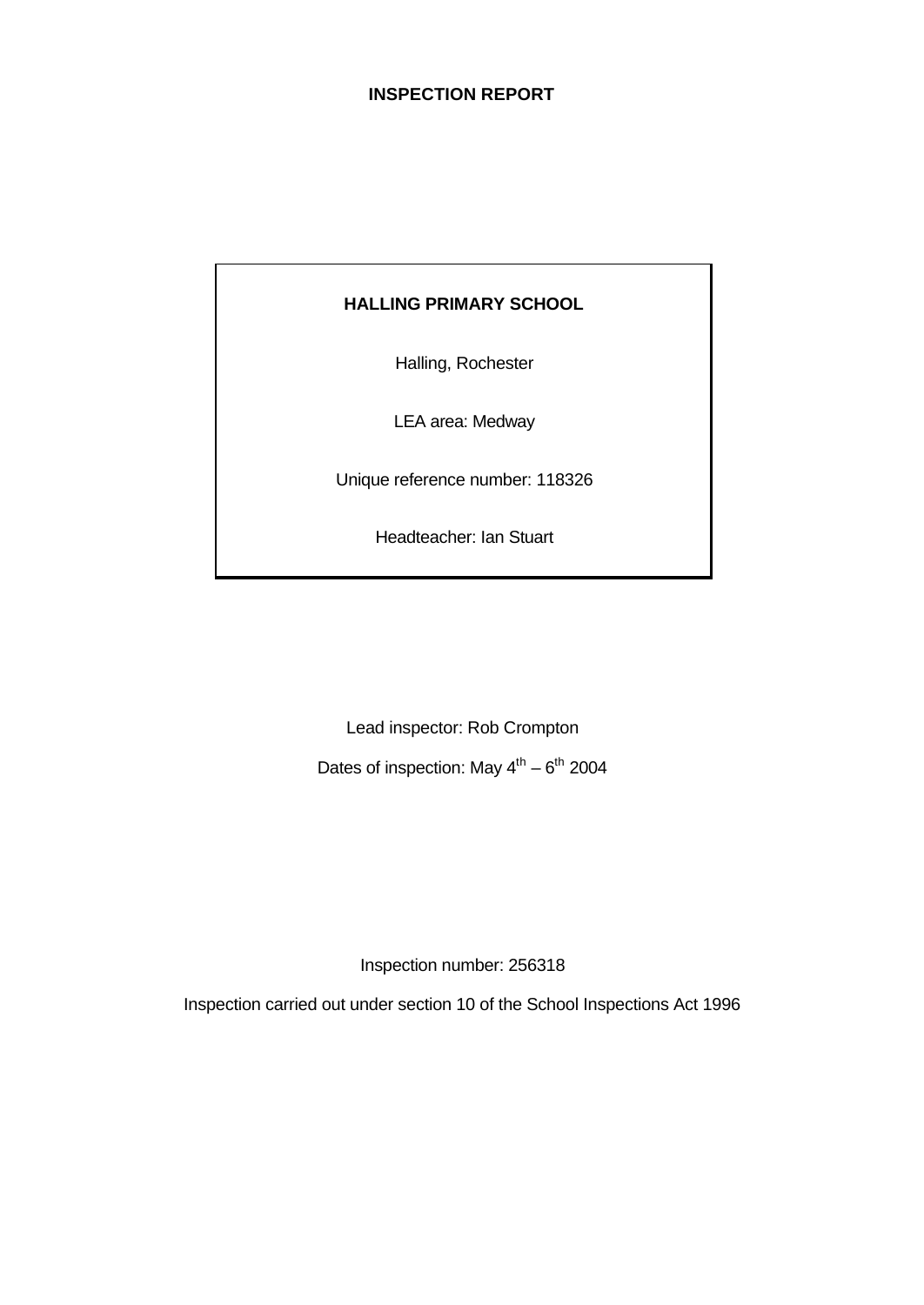# © Crown copyright 2004

This report may be reproduced in whole or in part for non-commercial educational purposes, provided that all extracts quoted are reproduced verbatim without adaptation and on condition that the source and date thereof are stated.

Further copies of this report are obtainable from the school. Under the School Inspections Act 1996, the school must provide a copy of this report and/or its summary free of charge to certain categories of people. A charge not exceeding the full cost of reproduction may be made for any other copies supplied.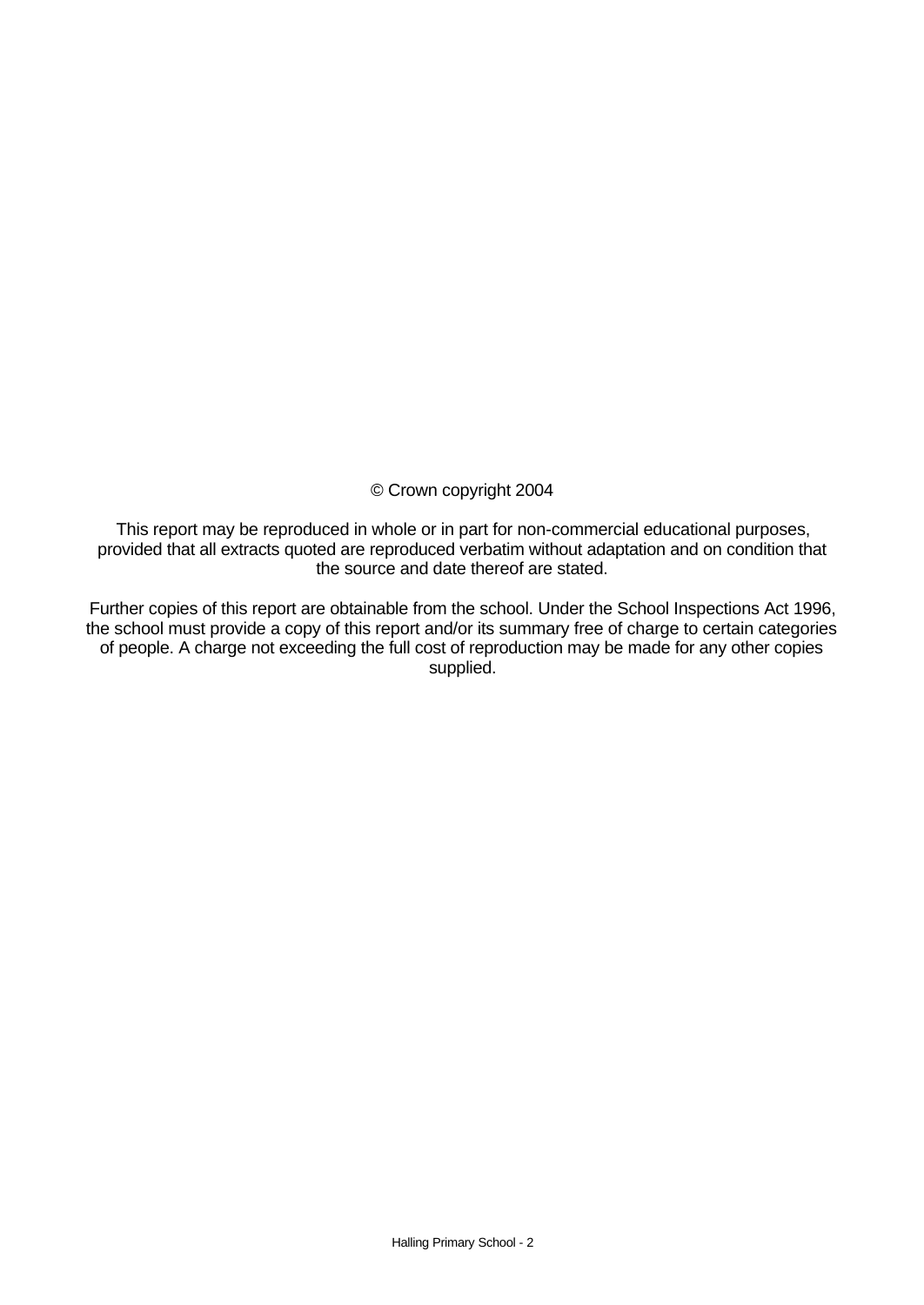# **INFORMATION ABOUT THE SCHOOL**

| Type of school:                                       | Primary                                                           |
|-------------------------------------------------------|-------------------------------------------------------------------|
| School category:                                      | Community                                                         |
| Age range of pupils:                                  | $4 - 11$ years                                                    |
| Gender of pupils:                                     | <b>Mixed</b>                                                      |
| Number on roll:                                       | 263                                                               |
| School address:                                       | <b>Howlsmere Close</b><br>Halling<br>Rochester<br>Kent<br>ME2 1ER |
| Telephone number:                                     | 01634 240258                                                      |
| Fax number:                                           | 01634 241552                                                      |
| Appropriate authority:<br>Name of chair of governors: | The governing body<br>Mr Bob Munro                                |
| Date of previous inspection:                          | 26 <sup>th</sup> April 1999                                       |

# **CHARACTERISTICS OF THE SCHOOL**

Halling is a popular, average sized school for 263 children aged four to 11. Few pupils come from minority ethnic backgrounds. Children's standard of attainment on entry to the reception class is below average and the percentage of children known to be eligible for free school meals is broadly average. The proportion of children with special educational needs is similar to most schools. Most have behavioural, social and emotional problems or difficulties with speech and communication. One child has a statement of special educational need. In the last two years, a significant number of children left and entered the school between years 5 and 6. After reception, some children in each year group are taught in mixed-age classes.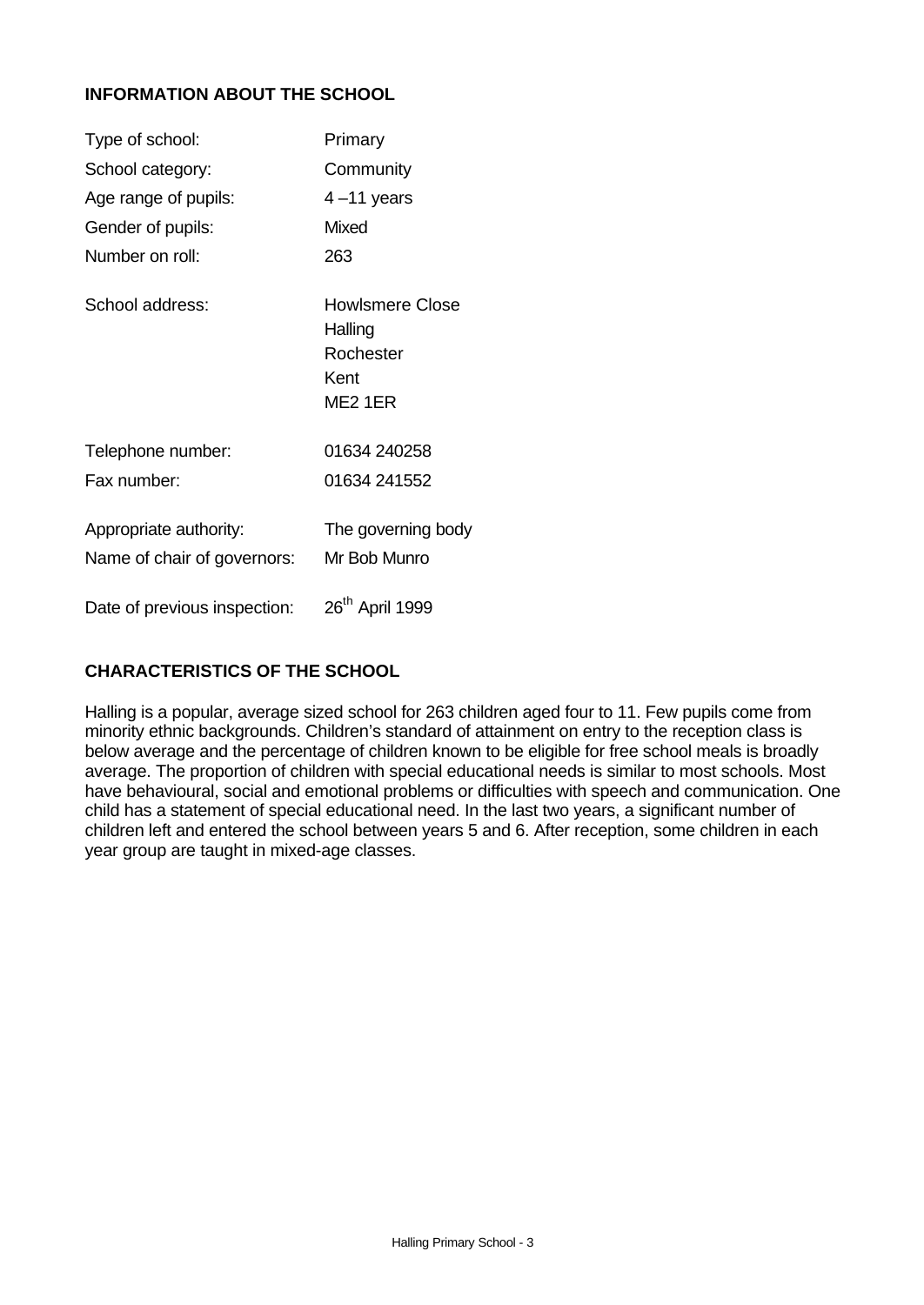# **INFORMATION ABOUT THE INSPECTION TEAM**

|       | Members of the inspection team |                | <b>Subject responsibilities</b>             |
|-------|--------------------------------|----------------|---------------------------------------------|
| 7230  | Rob Crompton                   | Lead inspector | The Foundation Stage                        |
|       |                                |                | Science                                     |
|       |                                |                | <b>Music</b>                                |
|       |                                |                | Physical education                          |
| 13874 | Jane Chesterfield              | Lay inspector  |                                             |
| 14509 | Philip Mann                    | Team inspector | <b>Mathematics</b>                          |
|       |                                |                | Information and communication<br>technology |
|       |                                |                | Geography                                   |
|       |                                |                | History                                     |
|       |                                |                | Special educational needs                   |
| 30266 | <b>Hilma Rask</b>              | Team inspector | English                                     |
|       |                                |                | Art and design                              |
|       |                                |                | Design and technology                       |
|       |                                |                | Religious education                         |

The inspection contractor was:

Wessex Education Limited 3 Greenacres Puddletown **Dorchester** DT2 8GF

Any concerns or complaints about the inspection or the report should be made initially to the inspection contractor. The procedures are set out in the leaflet *'Complaining about Ofsted Inspections'*, which is available from Ofsted Publications Centre (telephone 07002 637833) or Ofsted's website (www.ofsted.gov.uk).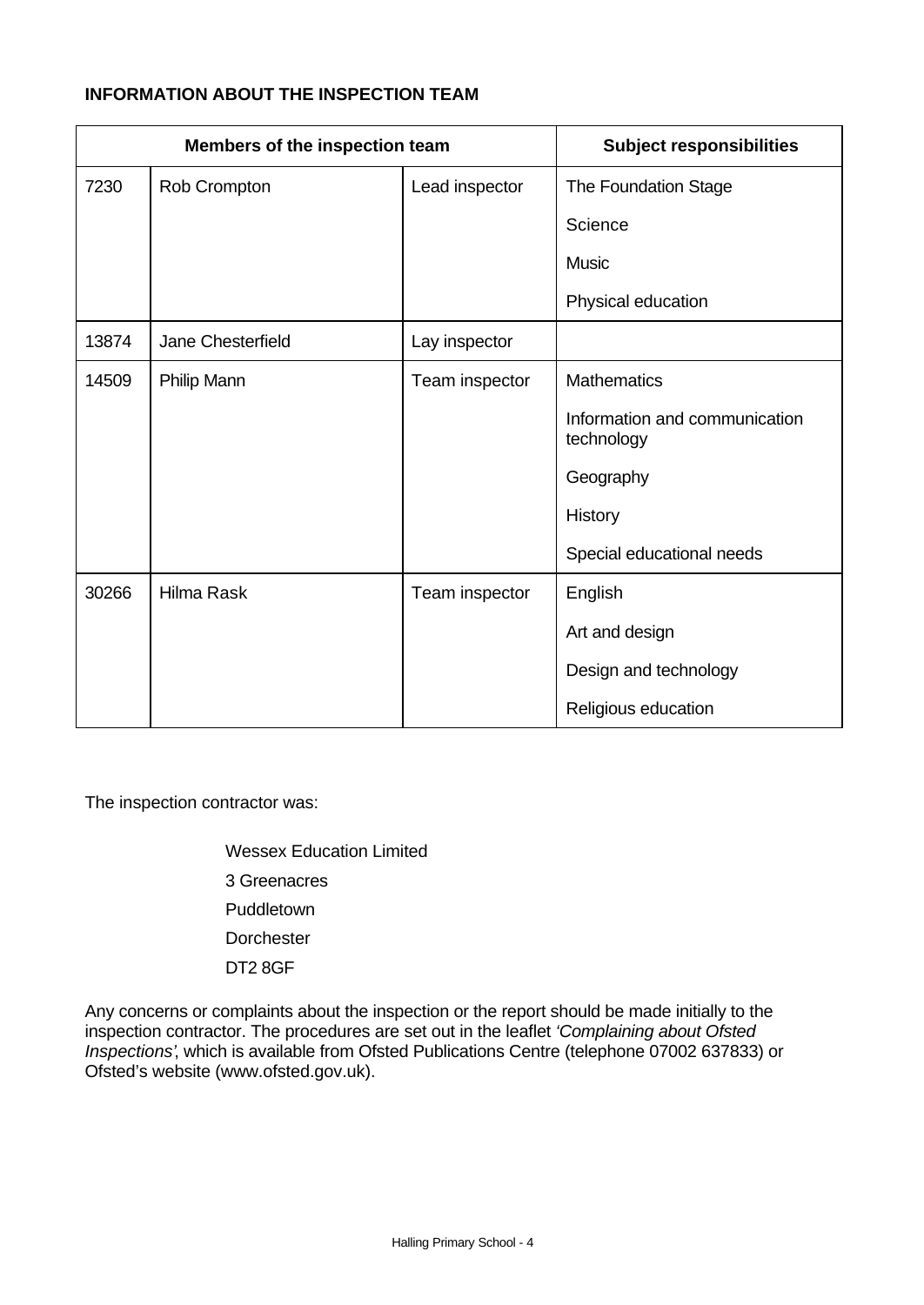# **REPORT CONTENTS**

|                                                                                                                                    | Page |
|------------------------------------------------------------------------------------------------------------------------------------|------|
| <b>PART A: SUMMARY OF THE REPORT</b>                                                                                               | 6    |
| <b>PART B: COMMENTARY ON THE MAIN INSPECTION FINDINGS</b>                                                                          |      |
| <b>STANDARDS ACHIEVED BY CHILDREN</b>                                                                                              | 8    |
| Standards achieved in areas of learning, subjects and courses                                                                      |      |
| Children's attitudes, values and other personal qualities                                                                          |      |
| <b>QUALITY OF EDUCATION PROVIDED BY THE SCHOOL</b>                                                                                 | 10   |
| Teaching and learning<br>The curriculum<br>Care, guidance and support<br>Partnership with parents, other schools and the community |      |
| <b>LEADERSHIP AND MANAGEMENT</b>                                                                                                   | 13   |
| PART C: THE QUALITY OF EDUCATION IN AREAS OF LEARNING AND<br><b>SUBJECTS</b>                                                       | 15   |
| <b>AREAS OF LEARNING IN THE FOUNDATION STAGE</b>                                                                                   |      |
| <b>SUBJECTS IN KEY STAGES 1 AND 2</b>                                                                                              |      |
| PART D: SUMMARY OF THE MAIN INSPECTION JUDGEMENTS                                                                                  | 24   |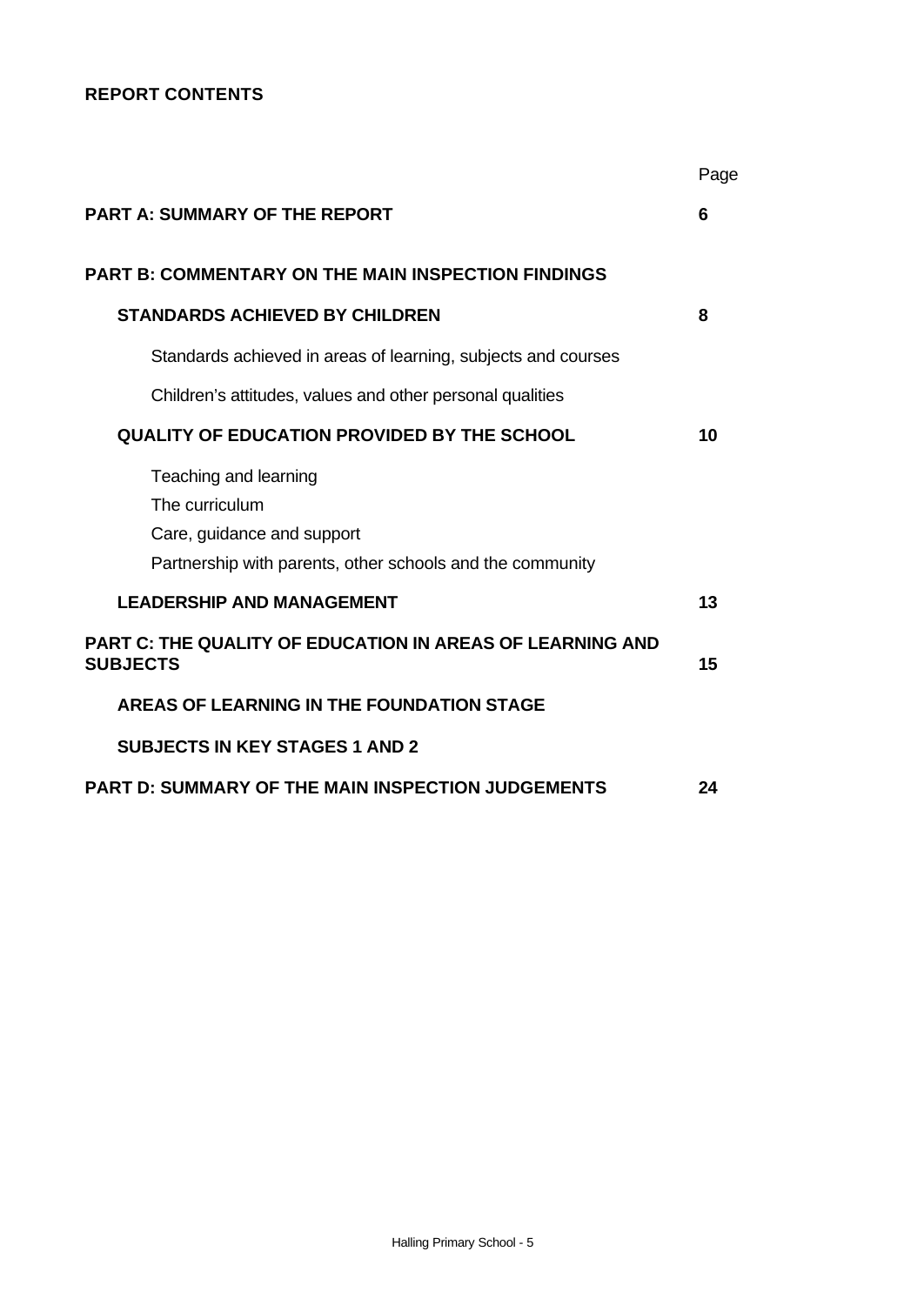# **PART A: SUMMARY OF THE REPORT**

# **OVERALL EVALUATION**

The school provides a **good** quality of education. Teaching is effective and children achieve well in lessons. Good support for children's personal development helps them to develop positive attitudes and to behave well. The school is well managed and governed. It provides good value for money.

# **The school's main strengths and weaknesses are**

- Children are achieving well because of good teaching and good help from support staff
- Very good provision for children with special educational needs enables them to make good progress
- Very effective systems for assessing and tracking children's progress help teachers to provide work at suitable levels
- Personal development is promoted well throughout the school but in the reception classes there is insufficient emphasis on early literacy and numeracy
- Relationship between adults and children in the reception class are good but there are not enough support staff
- There are some weaknesses in the information provided for parents
- Levels of supervision in the playground mean there are too many opportunities for inappropriate behaviour
- The school does not provide a daily act of corporate worship and the governors' annual report is missing some required information

Improvement since the last inspection has been satisfactory. Good progress has been made in raising standards in information and communication technology (ICT) and in strategic planning by the governors. Some weaknesses remain in the quality of information for parents, and reception teachers still lack sufficient support.

# **STANDARDS ACHIEVED**

Achievement overall is **good**. It is satisfactory in the reception classes. Children reach the standards expected in personal, social and emotional development, and knowledge and understanding of the world. They do not make enough progress in communication, language and literacy, however, and standards are below those expected by the end of the reception year. Most reach satisfactory levels in mathematics overall, but progress in early numeracy is not as good as it might be. It was not possible to judge attainment in children's physical and creative development.

In years 1 and 2 children achieve well and reach average standards in mathematics, science and ICT. Although they work hard and make good progress in English, they do not reach average standards by the end of year 2. Standards are good in art and design.

In years 3 to 6 achievement is good. Children in year 6 are reaching average standards in English, science and religious education. They progress well and reach good standards in mathematics, ICT, art and design, design and technology, geography and history.

In the last two years, children have not built sufficiently well on their previous attainment. In English and science progress between year 2 and year 6 was in the lowest five per cent nationally. The picture is not as bad as the table below suggests, however, because the school admitted a number of children with special educational needs in the run up to the end-of-year tests. They made up onefifth of the year group in 2003, which skewed the results. Progress through years 3 to 6 is back to average levels and improving.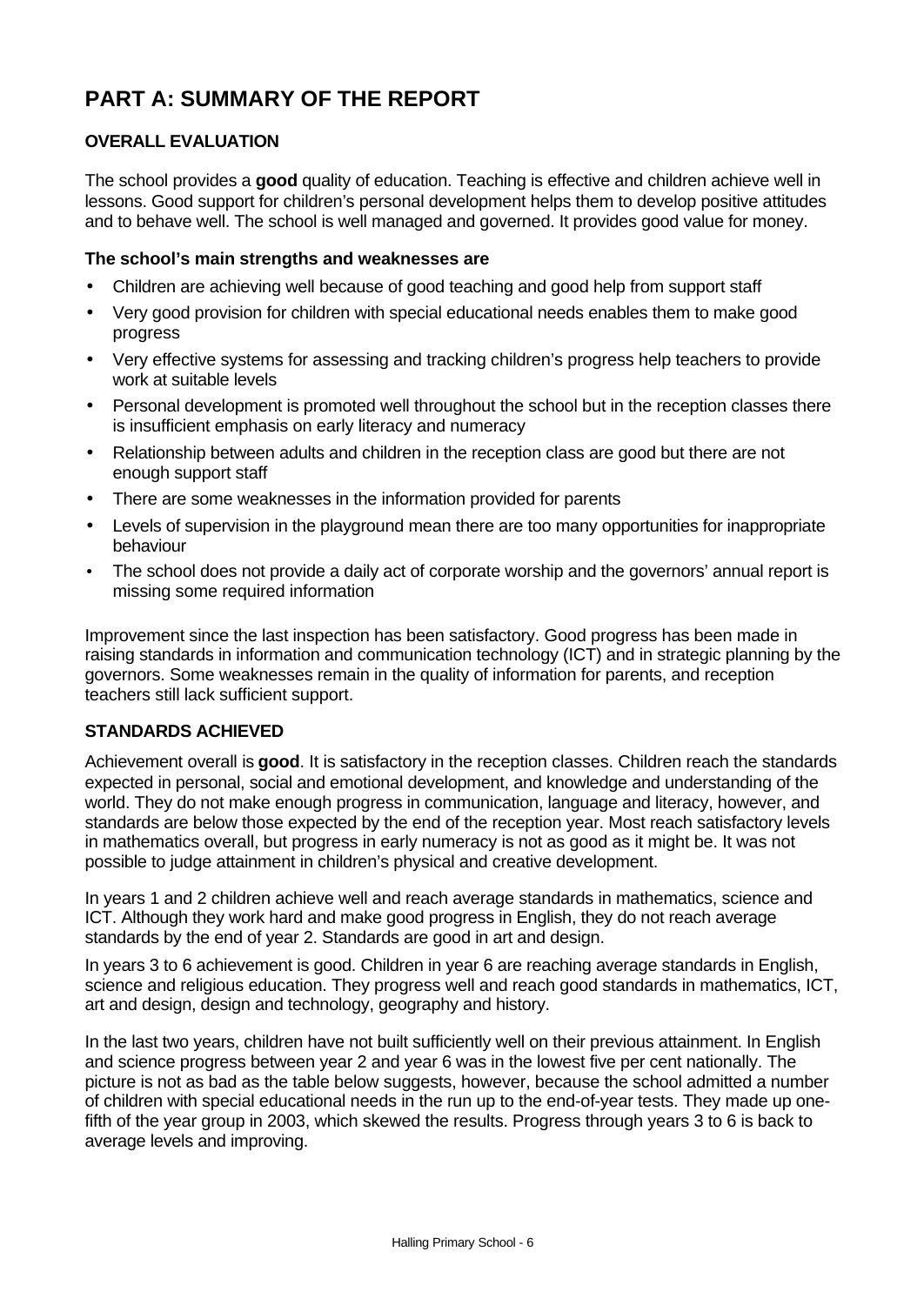| <b>Results in National Curriculum</b><br>tests at the end of Year 6, |      | all schools | similar schools |    |
|----------------------------------------------------------------------|------|-------------|-----------------|----|
| compared with:                                                       | 2001 | 2002        | 2003            |    |
| English                                                              | в    |             |                 | F* |
| mathematics                                                          | в    |             | С               |    |
| Science                                                              |      |             |                 | F* |

Key: A - well above average; B – above average; C – average; D – below average; E – well below average

Similar schools are those whose pupils attained similarly at the end of Year 2.

Children have good opportunities to practise and develop literacy, numeracy and ICT skills across the curriculum. **Good** provision for children's personal development results in good relationships. Children have positive attitudes to school and behave well due to the good provision for moral and social development. Attendance levels are satisfactory.

# **QUALITY OF EDUCATION**

The quality of education provided by the school is **good.** Teaching and learning are **good**. Teachers deal well with the mixed aged classes by teaching English and mathematics in separate age groups. Teachers are very well supported by classroom assistants. Their very close partnership contributes to the highly effective provision for children with special educational needs. The curriculum is good and children benefit from an interesting and enjoyable variety of experiences. The partnership with parents is satisfactory but more could be done to keep them informed about day-to-day issues and about how their children are getting on. Support and guidance for children are good but supervision in the playground is not close enough.

# **LEADERSHIP AND MANAGEMENT**

Leadership and management are **good.** The headteacher provides competent leadership and is supported effectively by a strong senior management team. Their efforts are leading to improving standards. Governors have a good understanding of the school's strengths and weaknesses and support the school well. However, they are not meeting their statutory responsibilities in ensuring that their annual report to parents contains all the required information and that there is a daily act of corporate worship.

# **PARENTS' AND CHILDREN'S VIEWS OF THE SCHOOL**

Parents are generally happy with the school. Some have concerns about the mixed age classes and the quality of information provided. The inspection found that the mixed-age classes are well taught but concerns about information for parents are well founded. Children have positive views and enjoy school.

# **IMPROVEMENTS NEEDED**

The most important things the school should do to improve are

- give more emphasis to literacy and numeracy in the reception classes
- provide more adult support for children in the reception classes
- Improve the quality of information provided for parents
- improve supervision in the playground

and, to meet statutory requirements, the school should

- ensure that the governors' annual report for parents includes a comparison of the school's performance in national curriculum tests with national figures
- provide a daily act of corporate worship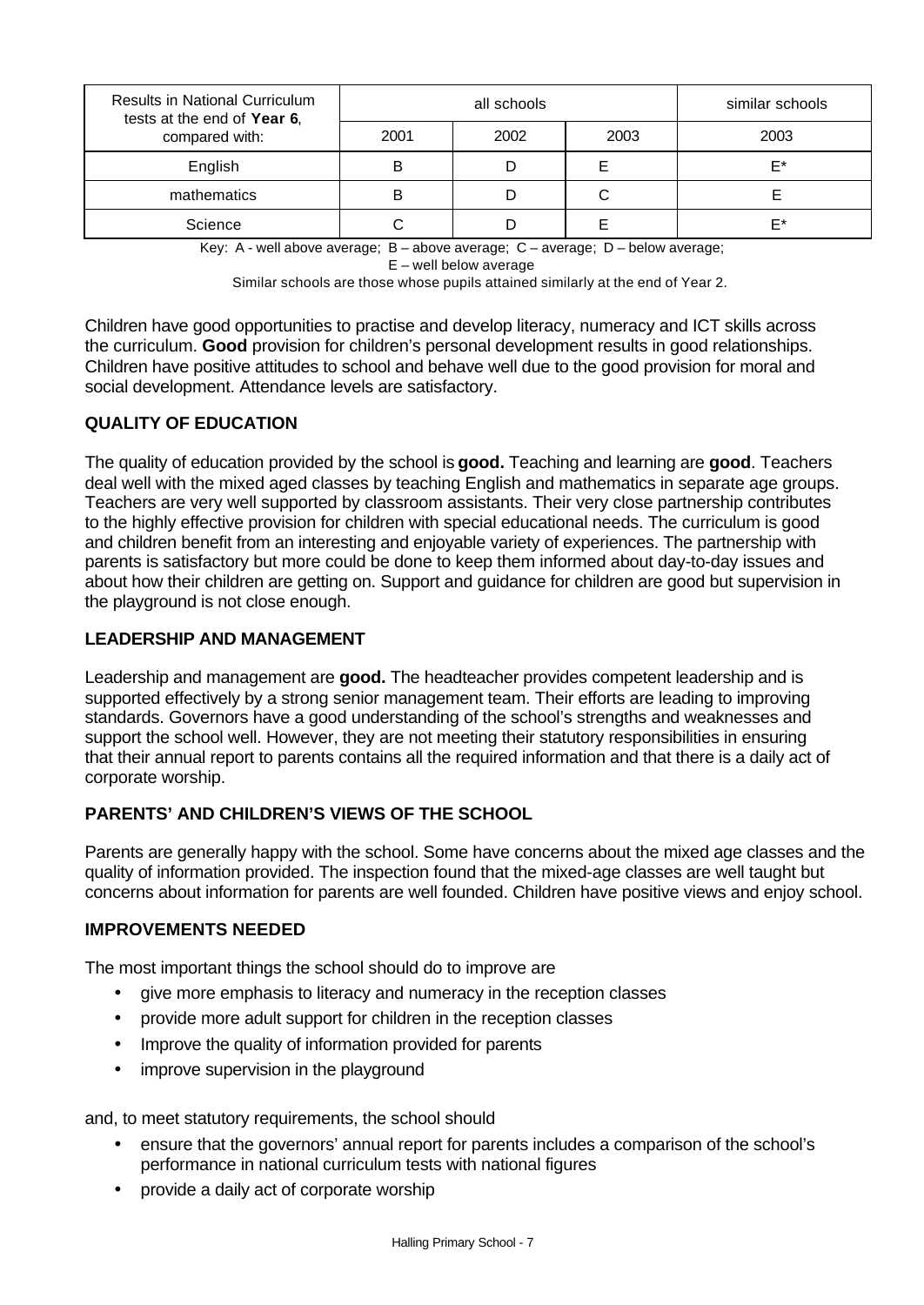# **PART B: COMMENTARY ON THE INSPECTION FINDINGS**

# **STANDARDS ACHIEVED BY PUPILS**

# **Standards achieved in areas of learning and subjects**

Achievement in years 1 to 6 is good. It is satisfactory in reception. Pupils with special educational needs achieve well.

### **Main strengths and weaknesses**

- Children are achieving well through years 1 to 6 in reading, writing, mathematics, science and ICT
- Children in the reception class are not making sufficient progress in communication, language and literacy and, to a lesser extent, in mathematical development

# **Commentary**

- 1. As they start school children's early language and number skills and their general knowledge are below average. Many have poor speech and communication skills. Their personal, social and emotional development, and knowledge and understanding of the world proceed well in the reception classes and most reach the expected levels. Children do not make enough progress in speaking and listening or early reading and writing because not enough is done to help them to systematically improve these skills. Few are on course to achieve the levels generally expected by the end of the year. Children's level of mathematical development is broadly average but, although most children know how to count and have a reasonable knowledge of shape, space and measures, some who are capable of learning early skills in calculating are not being sufficiently challenged. It was not possible to judge the level of children's physical or creative development.
- 2. In years 1 and 2 children do well and reach average standards in mathematics, science and ICT. Although they make good progress in English, they have a lot of ground to make up and are not reaching average levels in speaking, listening, reading or writing by the end of year 2. Standards have varied considerably in recent years, but the overall trend has been below the national picture. Assessments as children start school show a steady decline in the levels of attainment in each year group, reflecting the changing characteristics of the neighbourhood. Good teaching is making children's learning meaningful, especially through practical activities. Work is well matched to children's capabilities. As a result, whatever their starting points, children are making good progress.

| Standards in:      | School results | National results |
|--------------------|----------------|------------------|
| Reading            | 15.3(16.1)     | 15.7 (15.8)      |
| Writing            | 14.0 (14.6)    | 14.6 (14.4)      |
| <b>Mathematics</b> | 14.9 (15.8)    | 16.3 (16.5)      |

#### *Standards in national tests at the end of Year 2 – average point scores in 2003*

*There were 39 children in the year group. Figures in brackets are for the previous year*

3. In years 3 to 6 children are working hard and making good progress. Standards in English and science are average and children are reaching good standards in mathematics and ICT. Improvement has kept pace with the national trend over the past few years. Children's writing has improved significantly because of the school's efforts and, although boys do not perform as well as girls, significant progress has been made and gender differences are narrowing.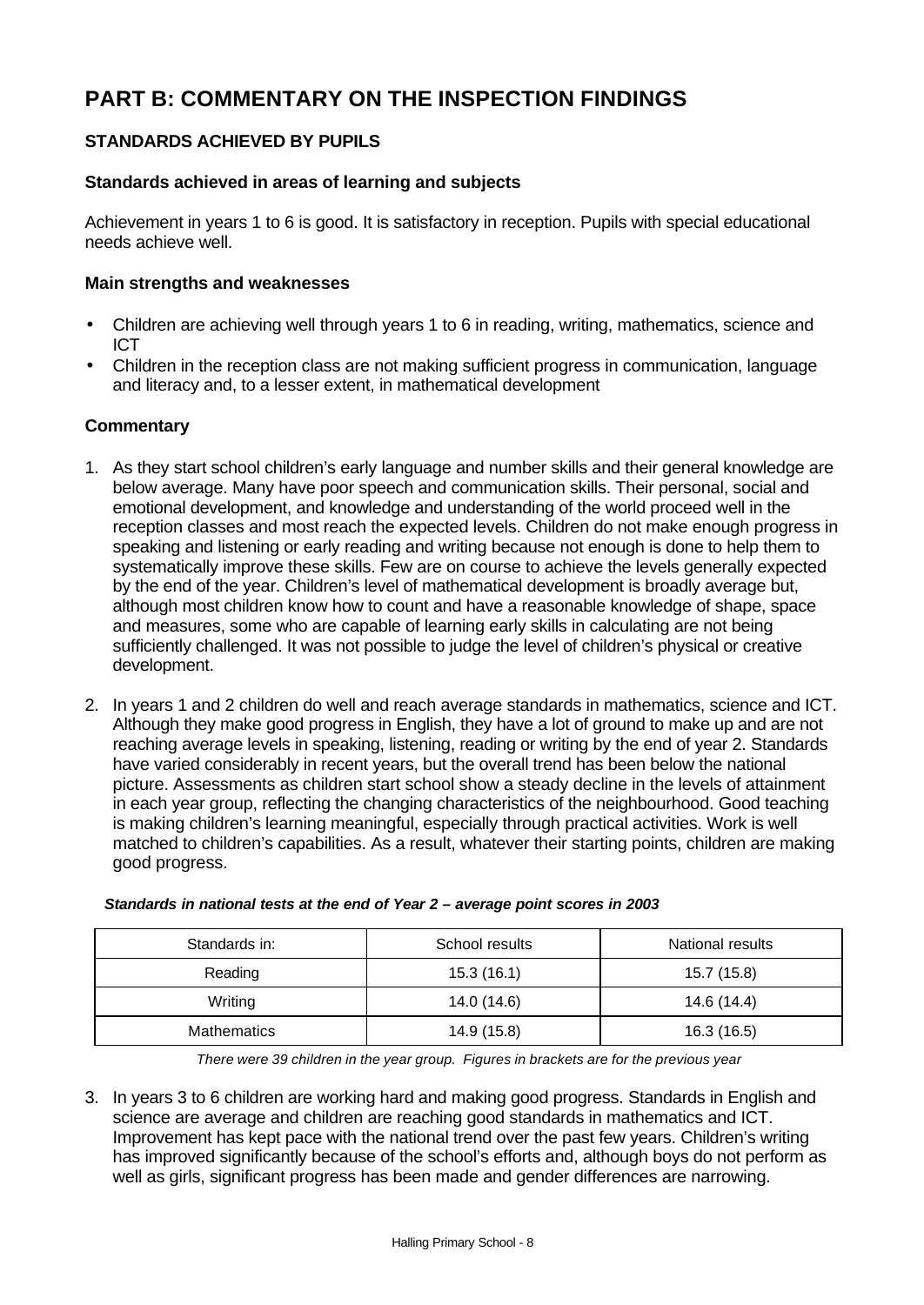Attainment in science has picked up because weaknesses identified in investigative skills have been successfully overcome.

4. The table in part A indicates that the progress made between year 2 and year 6 by last year's class was in the bottom 5 per cent of all schools. The picture was similar in the previous year. This is not the full story. The school's rigorous tracking systems do show some underachievement but, when the high mobility in these year groups is taken into account, the situation is not so worrying. Nevertheless, the school made every effort to ensure that children were not 'falling through the net'. Teaching in age groups was introduced to off-set the difficulties created by mixed age classes, extra training moved the teaching up a notch and additional support staff were deployed. Assessments show that the current year 6 have built satisfactorily on their attainment in year 2 and the good work going on across the school suggests that this level of progress will be increased.

#### *Standards in national tests at the end of Year 6 – average point scores in 2003*

| Standards in:      | School results | National results |
|--------------------|----------------|------------------|
| English            | 25.1 (26.4)    | 26.8 (27.0)      |
| <b>Mathematics</b> | 27.0(26.1)     | 26.8 (26.7)      |
| Science            | 27.4 (27.4)    | 28.6 (28.3)      |

*There were 32 children in the year group. Figures in brackets are for the previous year*

- 5. Standards are rising in ICT. They are now above average in year 6 an improvement since the last inspection. Standards in art and design are good. In all other subjects children's attainment is average.
- 6. Lower attaining pupils and those with special educational needs make good progress. They are supported very effectively by teachers and teaching assistants. Children try their best and take a pride in their work.

# **Pupils' attitudes, values and other personal qualities**

Children's attitudes and behaviour are good. Provision for their personal development is also good. Attendance and punctuality are satisfactory.

#### **Main strengths and weaknesses**

- The school's recent focus on improving behaviour has been successful
- Children benefit from a good range of clubs and extra activities
- Work in literacy and art broadens children's cultural horizons
- Assemblies make little contribution to children's spiritual development

# **Commentary**

7. Children's attitudes and behaviour are good throughout the school, thanks to the hard work and consistent approach of the staff. In class, teachers and support staff build positive relationships with children and set high standards for their behaviour. Consequently, children want to behave well because they like their teachers and want to please them. Those children who find it hard to control their behaviour are well managed and supported by staff, both inside the classroom and in withdrawal sessions. In the playground, most children show consideration for others and get on well with one another. It is noticeable, though, that boys and girls are choosing outside activities which conform to gender stereotypes – the boys are playing football while the girls are helping to look after younger children. Not enough is being done to try to counter this.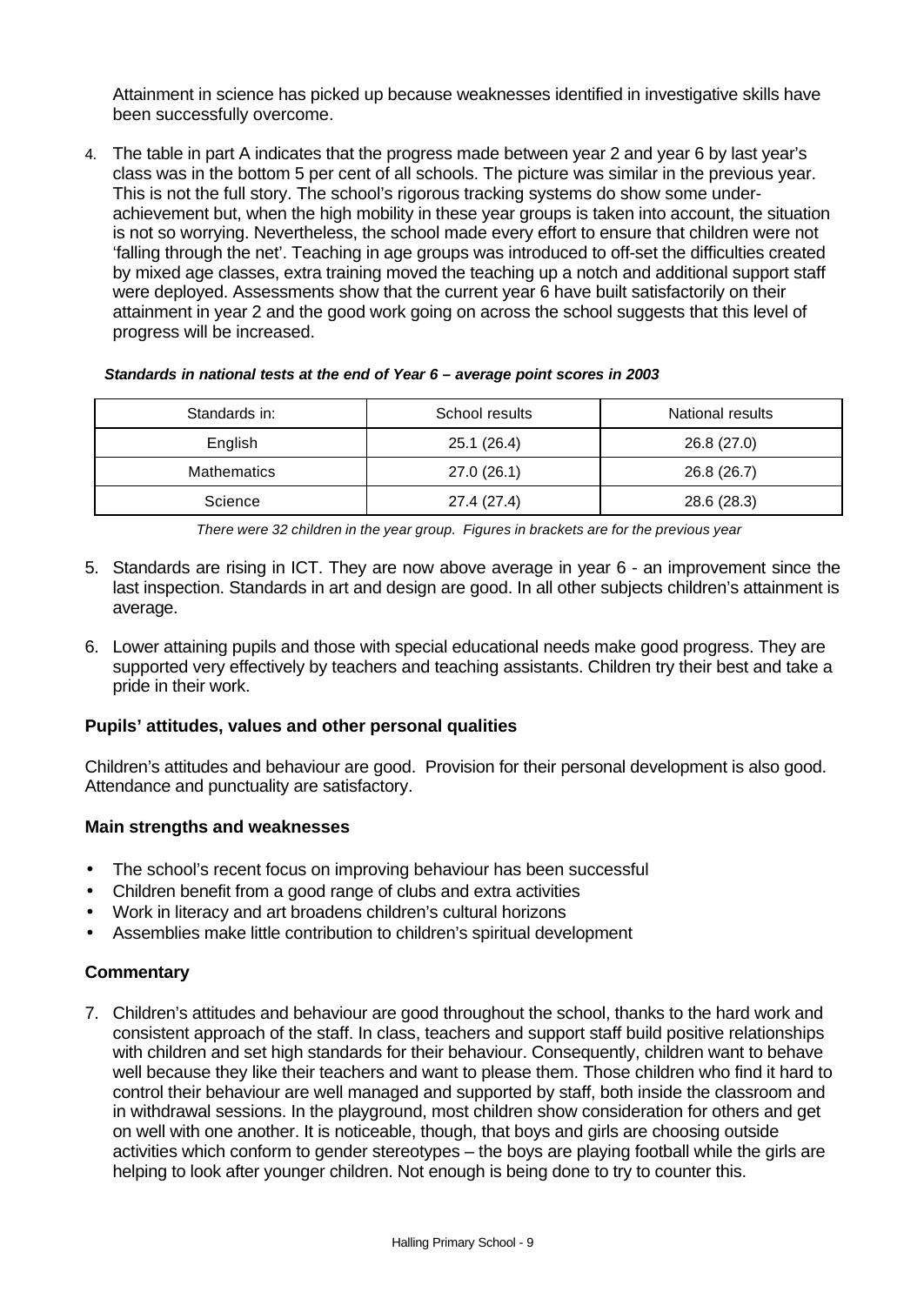- 8. There has been a great improvement in the number, range and quality of extra-curricular activities since the last inspection, and this has had a big impact on children's social development. By playing in the school band, for example, or competing in sporting tournaments, the children learn a lot about their own capabilities and about working with other people. Outings to places linked with the curriculum similarly give children the chance to show how they can represent the school, and provide them with unforgettable experiences. Year 6 pupils commented on how they had really enjoyed all the trips the school had organised for them.
- 9. The good quality of displays around the school shows the effort teachers make to increase children's knowledge and understanding of literature, art and history. Religious education lessons give children a good insight into different faiths, but other cultures are not generally flagged up in the everyday life of the school.
- 10. Assemblies are not inspiring enough to make a useful contribution to children's all-round personal development. They lack a sense of occasion, particularly as few staff are present. Sometimes assemblies are no more than a storytime or singing practice, and they do not always contain an act of corporate worship. In contrast, some special activities promote children's spiritual development very sensitively. The recent Field of Hope event, for example, involved the whole school community in commemorating loved ones they had lost and planting daffodils in their memory.

# **Exclusions**

11. In the last year there have been two exclusions, one permanent and one temporary.

| Categories used in the Annual School Census | No of pupils<br>on roll | Number of<br>fixed period<br>exclusions | Number of<br>permanent<br>exclusions |
|---------------------------------------------|-------------------------|-----------------------------------------|--------------------------------------|
| White - British                             | 257                     |                                         |                                      |

The table gives the number of exclusions, which may be different from the number of pupils excluded.

# **Attendance**

# *Attendance in the latest complete reporting year (%)*

| Authorised absence |     |  | Unauthorised absence |     |  |  |
|--------------------|-----|--|----------------------|-----|--|--|
| School data        | 5.0 |  | School data<br>0.4   |     |  |  |
| National data      | 5.4 |  | National data        | J.4 |  |  |

*The table gives the percentage of half days (sessions) missed through absence for the latest complete reporting year.*

# **QUALITY OF EDUCATION PROVIDED BY THE SCHOOL**

The school provides a good quality of education. Teaching and the curriculum are both good. There is rich provision of extra-curricular activities. The school provides good support and guidance for children and satisfactory levels of care. Links with parents and the community are satisfactory.

# **Teaching and learning**

The quality of teaching and learning is good overall. It is good in years 1 to 6 and satisfactory in reception. Assessment is very good and used very effectively.

#### **Ethnic background of pupils Exclusions in the last school year**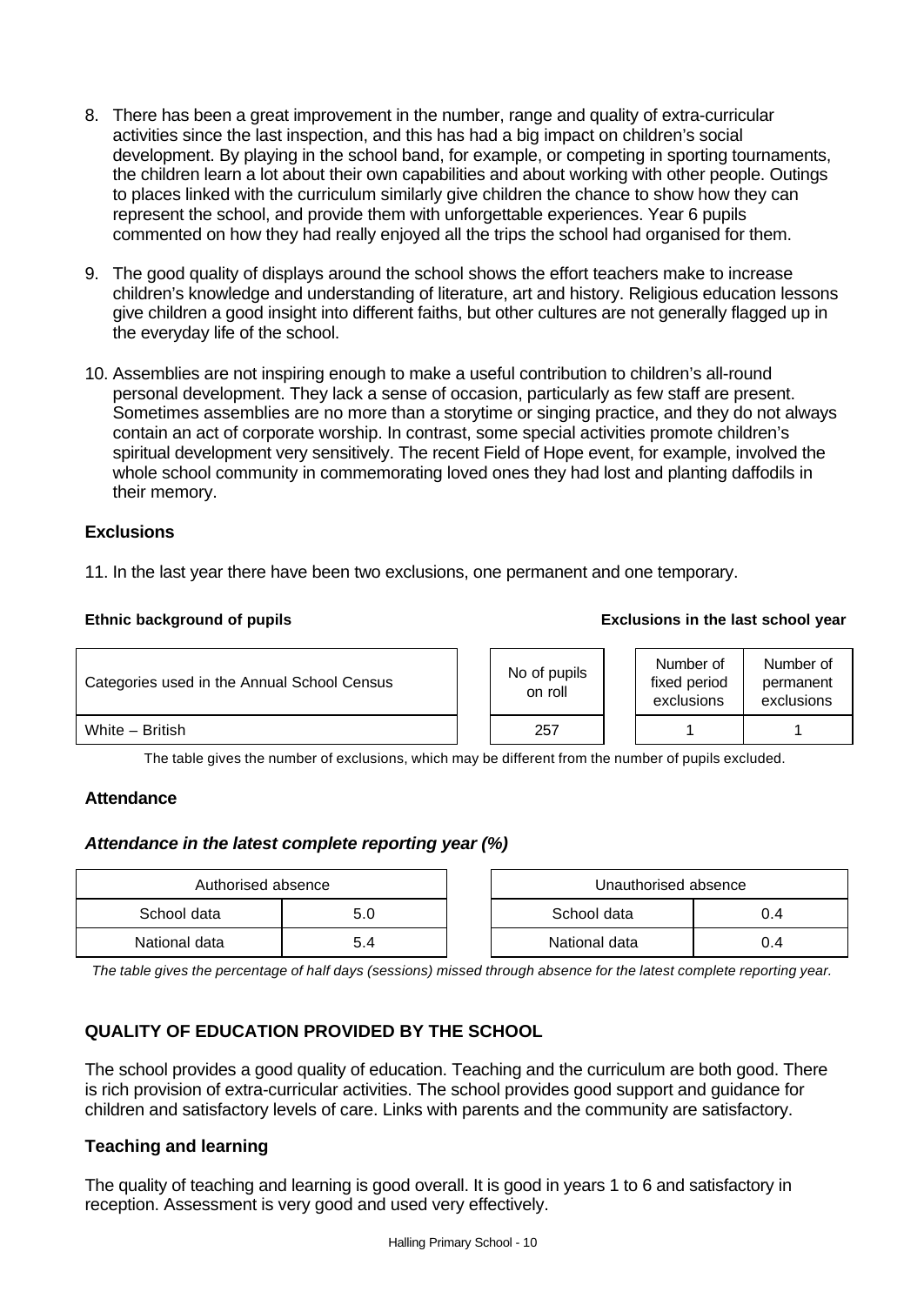# **Main strengths and weaknesses**

- Teachers set challenging work which interests children
- Good teaching in core subjects means children achieve well
- Learning assistants are a boon, providing very good support for teachers and children
- Teachers mark work well and keep a close eye on children's progress
- The good skills that reception teachers have are off-set by the way the provision is organised

# **Commentary**

- 12. A strong feature of many lessons is the way teachers stimulate children's interest. In English this often involves drama, in mathematics the posing of problems and in science a strong emphasis on practical work. Coupled with this, teachers' good underlying knowledge enables them to ask pertinent questions which draw on children's existing knowledge and understanding. Teachers are not fazed by children's questions and can usually iron out any misconceptions. Where there are mixed age classes, subject specialists teach much of the work in English, mathematics and science in single year groups. This works well. For example, children in years 5 and 6 benefit from staff expertise in English, mathematics, science and geography. Children are keen; they handle resources appropriately and are developing good levels of independence.
- 13. The school benefits from a particularly well-qualified and experienced team of support assistants. They work in close partnership with teachers, often enabling the class to be split into two for some parts of a lesson. They are especially effective in supporting small groups within or outside the classroom. Not only are support staff very well informed about what is to be covered, they provide detailed feedback for teachers, which contributes to class assessment records. Children who find it difficult to concentrate in class respond more positively in a smaller group and their learning improves.
- 14. The level of detail in teachers' records enables them to set work with an element of challenge for children of different abilities. As well as gathering information 'on the hoof' in lessons and making notes, teachers mark work very carefully, pointing out what children have achieved and suggesting the next step. In the older classes children are encouraged to write their own comments and this leads to a very productive dialogue. It is clear from their comments that many children are developing a very mature attitude to learning. They are not simply leaving everything to their teachers but actively helping themselves.
- 15. The teachers and support assistant in the reception classes are good practitioners. They establish very good relationships with children; they are skilled at teaching class groups and interacting with individual children. However, the quality of teaching and learning is constrained by aspects of the current organisation. When children are taught in class groups and directed to specific activities they achieve more in the time available than when they choose what to do. Although there are positive benefits from encouraging children's independence, with the best will in the world, staff are hard pushed to ensure that the range of play activities moves their learning forward. More adults are needed for this system to be successful. Children are not learning early language and mathematical skills as quickly as they could. A more structured approach to teaching literacy and numeracy is planned for the last few weeks of term and the whole system is to be reviewed towards the end of the school year. Given the present level of staffing, the effectiveness of the current approach needs to be reviewed urgently.

#### *Summary of teaching observed during the inspection in 29 lessons*

| Excellent | Very good | Good | Satisfactory | Unsatisfactory | Poor | Very Poor |
|-----------|-----------|------|--------------|----------------|------|-----------|
|           |           | 15   |              |                |      |           |

*The table gives the number of lessons observed in each of the seven categories used to make judgements about lessons*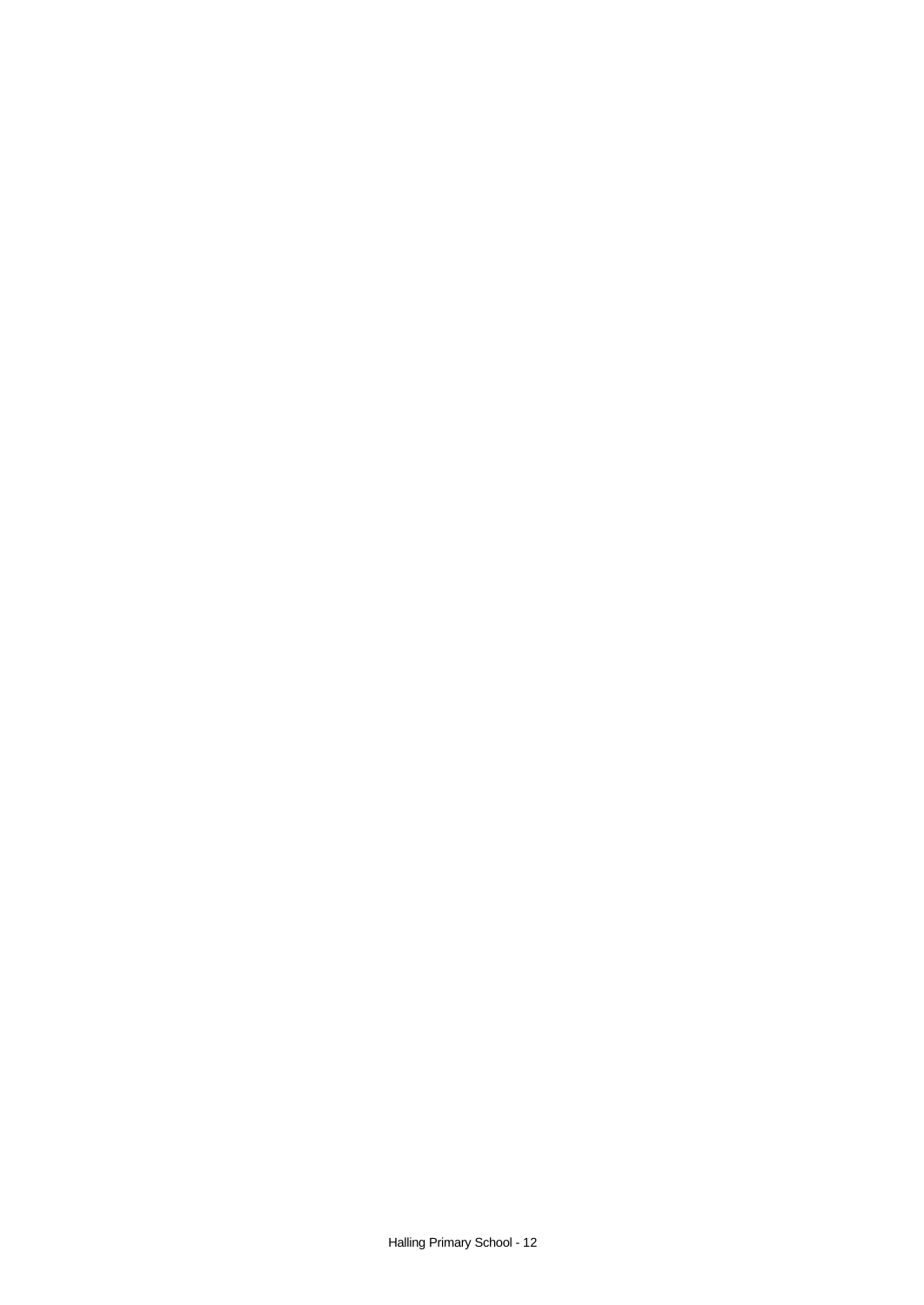# **The curriculum**

Curriculum provision is **good**. Good opportunities are provided to extend learning outside of lessons. Accommodation is very good and resources for learning are good.

- The school makes very good provision for pupils with special educational needs
- The curriculum is enriched through visits and a good range of extra-curricular clubs
- Planning takes account of the needs of children in mixed age classes
- The curriculum in reception requires further emphasis on early literacy and numeracy skills
- Library provision is now satisfactory although the use of this area needs to be monitored
- 16. Early recognition of special educational needs is a priority in the school. Teachers plan work with care, modifying resources to take account of children's preferred learning style. For example, worksheets have less text and more visual information and often include lists of words to help children in their writing. Teaching assistants are very effectively deployed and provide very good support for children who need extra help. Children with special educational needs have a higher proportion of time on the computerised mathematics scheme and this is paying off. Albeit in small steps, children's mathematical skills are steadily improving.
- 17. The curriculum is better than at the time of the last inspection. Children benefit from the good range of clubs and extra activities provided. These include Korfball (similar to netball and basket ball) and athletics, drama, French and computer clubs. Children's learning is enriched by special whole school focus weeks such as the recent art project linked to the National Portrait Gallery. Year 6 pupils benefit from a residential weekend at an activity centre.
- 18. Staff work hard to ensure that the needs of children in mixed year group classes are met. This is achieved by the design of two-year rolling programmes in some subjects to avoid repetition, and through careful identification of key skills to be learned in each subject area.
- 19. The curriculum provided for the youngest children in the school fosters personal, social and emotional development well but fuller opportunities are needed for them to develop early literacy and numeracy skills. Unfavourable staffing levels limit opportunities for individual support.
- 20. Library provision is now satisfactory and parents help greatly by running it. However, the school needs to review the current use of this area as a teaching space in order to ensure that children have enough opportunities to use the library for personal study and research.

# **Care, guidance and support**

Attention to children's care and welfare is satisfactory. Support and guidance are good. Involvement of children in the work of the school is satisfactory.

#### **Main strengths and weaknesses**

- Relationships between adults and children are good
- Supervision and organisation in the playground are not adequate
- School and class councils are a good new initiative

#### **Commentary**

21. Staff are very caring towards the children in their charge. Those children with particular medical or behavioural needs are especially well looked after. In the reception class, good induction procedures mean that children settle quickly and feel at home in their new surroundings. All staff treat children well, and children say they would find it easy to talk to a member of staff if they had a problem in class or in the playground. They are confident that staff take their worries seriously and try to sort them out.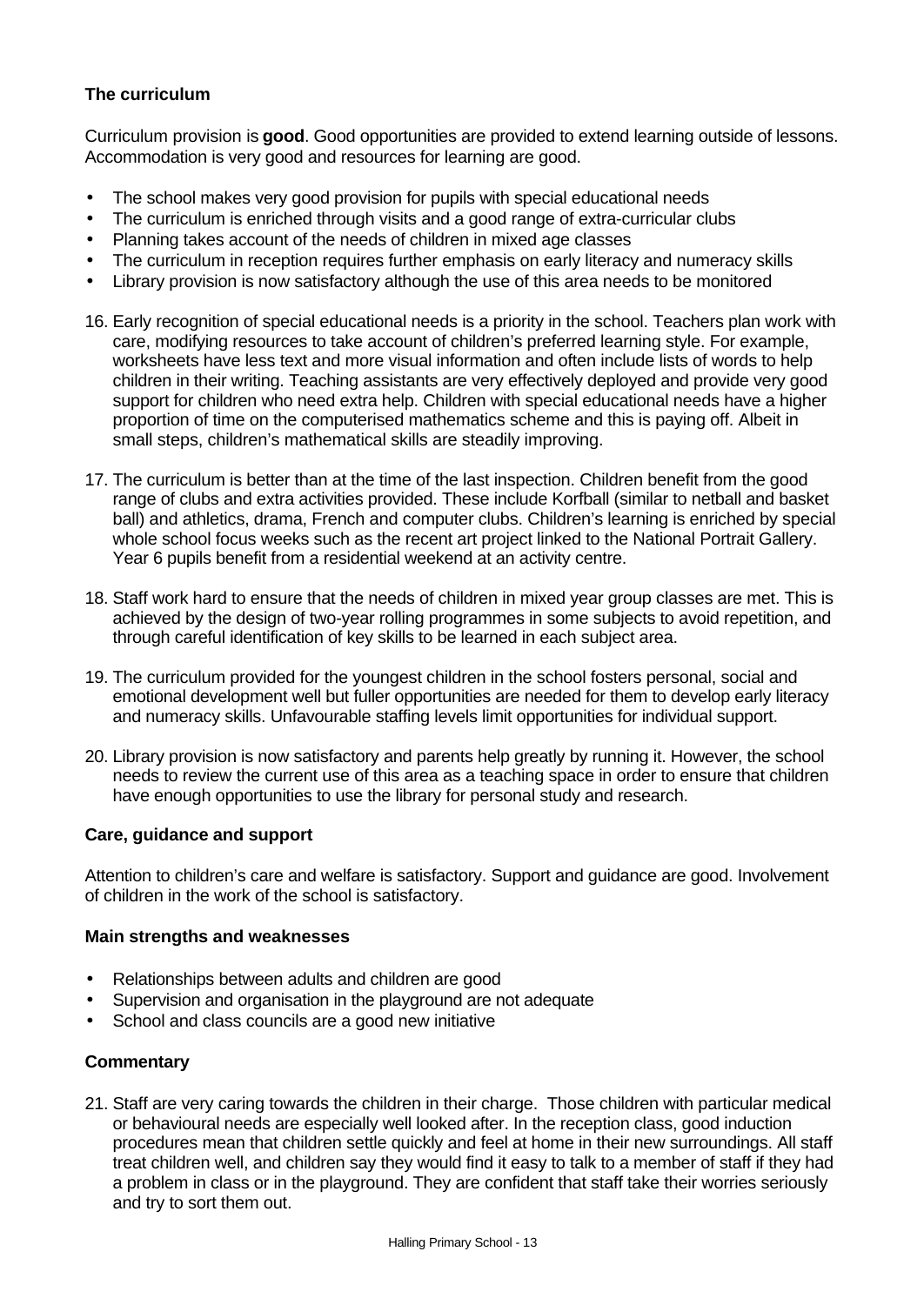- 22. Some children and parents, however, have expressed concerns about bullying at the school. At break and at lunchtime, levels of adult supervision in the playground are too low, and this means that there would be opportunities for inappropriate behaviour to pass unnoticed. In addition to this, the playground area is not organised so that different activities can take place in different areas. As a result, boys playing football dominate almost all the space available, and girls are left around the edges to chat or play their games.
- 23. School and class councils have just been established this year, but already they are playing an important part in the life of the school. Children have wholeheartedly welcomed the chance to have their say, and are full of sensible ideas for improvement.

# **Partnership with parents, other schools and the community**

Partnerships with parents, the community and other schools are **satisfactory**.

#### **Main strengths and weaknesses**

- Relationships between the school and parents are good
- Information for parents has not improved enough since the last inspection

# **Commentary**

- 24. Parents are happy with the school and pleased with what it offers their children. They uphold the school's ethos and do what they can to make sure their children get the most from their education. Parents get on well with the headteacher and staff. In particular, parents of year 6 children feel that the school has been very supportive in helping them try to find suitable secondary school places. However, it is difficult for parents to have informal everyday contact with their children's teachers, as only the parents of reception children are allowed onto the site at the beginning and end of the day.
- 25. There are concerns amongst parents about the gaps in communication from the school. This has come to light through the school's recent self-evaluation process and the school knows it has to tackle this. There has been some improvement since the last inspection. The prospectus now fully meets requirements, and the governors now hold an annual meeting for parents and publish a report for them. However, this does not contain all the information it should. The targets for eleven-year-olds and the national comparisons for the standard assessment tests (SATs) results are missing which means that parents do not get a realistic idea of how well the school is performing. Newsletters to parents, though friendly in tone, are brief and infrequent. Curriculum information is contained only in the prospectus, and there are no termly updates from teachers on what their class will be covering and how parents can help. There is no consistent whole school policy on homework, so parents do not know what to expect.
- 26. Year-end reports are satisfactory overall. However, they do not give parents a clear picture of how well their children are doing for their age, and they do not always give helpful guidance on how children can do better. Targets for improvement are sometimes too vague to be useful, or are written in jargon instead of plain English.

# **LEADERSHIP AND MANAGEMENT**

The school is well led and effectively managed. Governance is good.

# **Main strengths and weaknesses**

• The headteacher, governors and senior staff have a clear idea of strengths and areas for development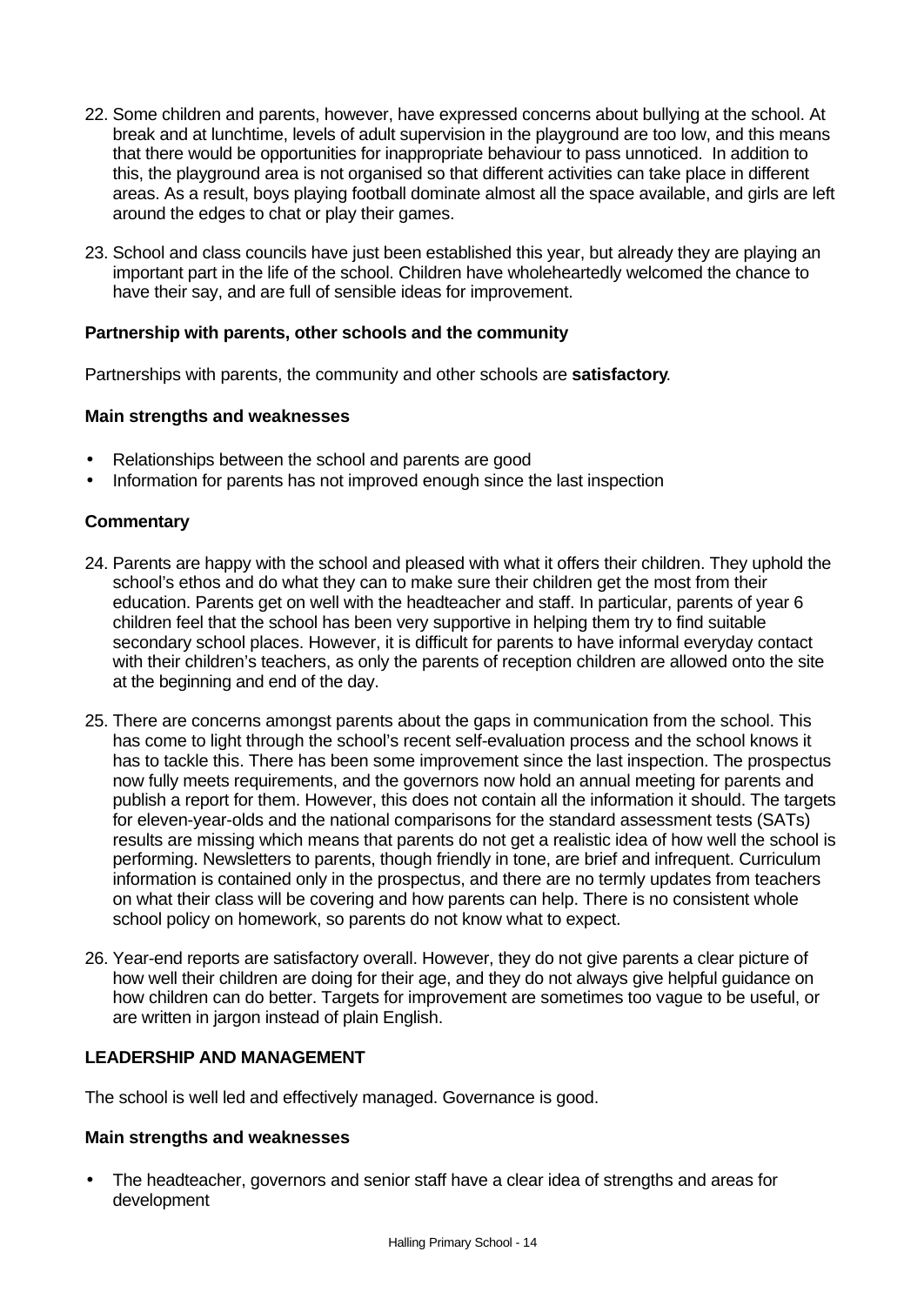- Senior staff effectively manage the curriculum and classroom support
- Strategic financial planning has enabled prudent use of funding
- Governors question school policy and are effective in their support
- Statutory requirements are not fully met

# **Commentary**

- 27. The school is competently led by the headteacher. A dedicated sense of purpose, the development of a broad curriculum and effective delegation underlie his effective management. He successfully promotes a team approach to improvement, drawing on the strengths of the senior managers.
- 28. The school development plan clearly sets out the long-term plans for the school and work is checked effectively to identify areas for development. Subject leaders check children's work and support colleagues well by observing lessons and providing feedback and suggestions for improvement. Very good assessment procedures provide information from which children's performance is predicted and close attention paid to their progress.
- 29. This is an inclusive school where all children are valued. There is a professional determination to meet children's individual needs. The special educational needs co-ordinator manages the provision very well and is a very good role model for teachers. Along with a well-trained and dedicated team of teaching assistants, she ensures that children with special educational needs are supported very well throughout school and are making good progress.
- 30. The governing body has a clear understanding of its responsibilities, a good idea of the school's strengths and weaknesses and a clear view about how the school needs to develop. Governors keep an eye on what is happening in school through regular class visits. They have overseen improvements since the last inspection but other issues, such as the quality of information for parents, have not been given sufficient attention. The school has made good use of additional funds to provide extra resources and enhance the working environment for adults and children. The headteacher provides clear financial details for the governors and best value with any large expenditure is obtained through prudent decisions made by the finance committee. Two statutory requirements are not met. There are some omissions in the governors' annual report to parents and, during the inspection week, the school did not provide a daily act of corporate worship.

#### *Financial information for the year April 2002 to March 2003*

| Income and expenditure $(E)$ | Balances (£) |                                |
|------------------------------|--------------|--------------------------------|
| Total income                 | 661615       | Balance from previous year     |
| Total expenditure            | 654540       | Balance carried forward to the |
| Expenditure per child        | 2556         |                                |

| Income and expenditure $(E)$ |        | Balances (£)                        |       |
|------------------------------|--------|-------------------------------------|-------|
| Total income                 | 661615 | Balance from previous year          | 49662 |
| Total expenditure            | 654540 | Balance carried forward to the next | 56737 |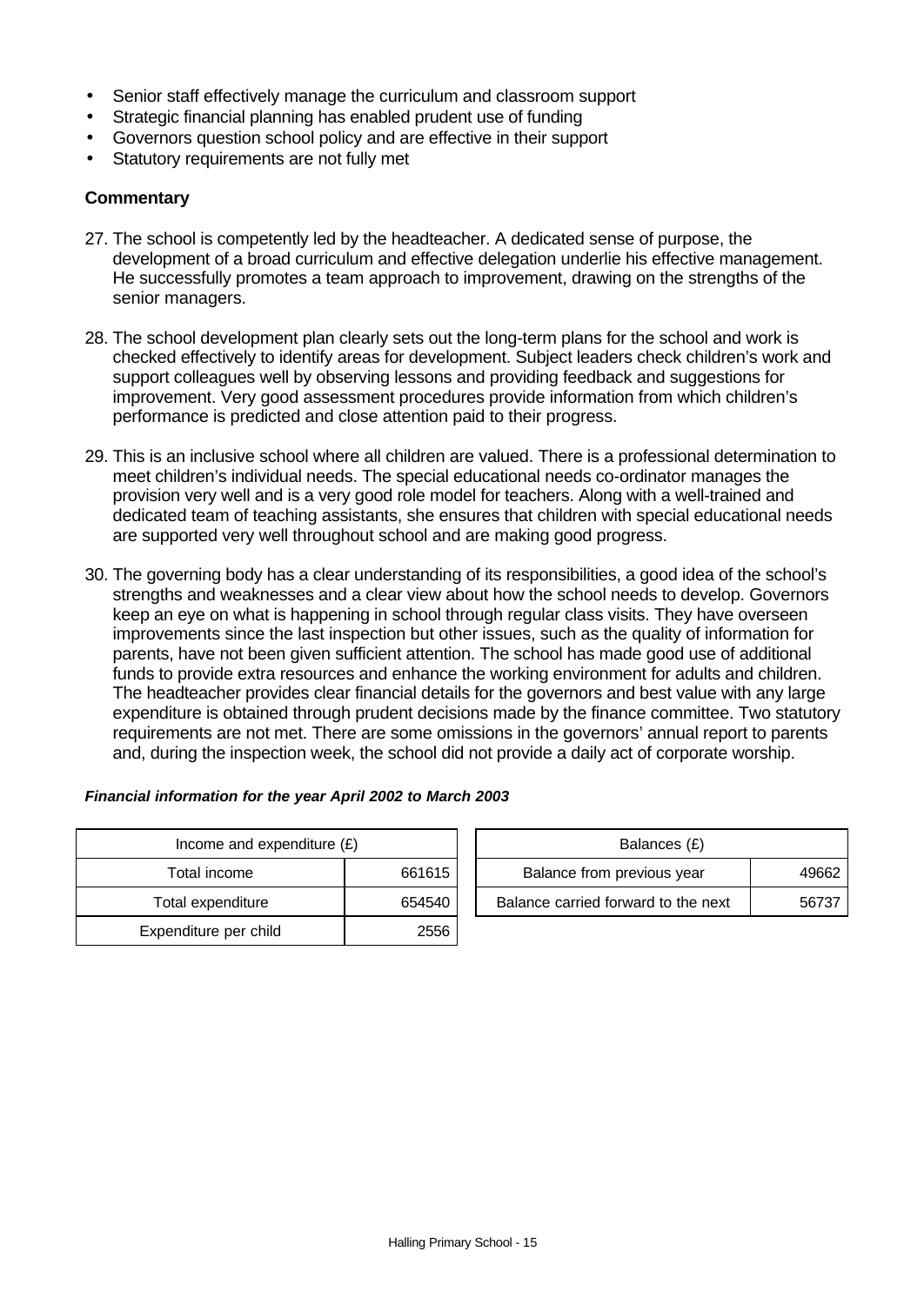# **PART C: THE QUALITY OF EDUCATION IN AREAS OF LEARNING AND SUBJECTS**

# **AREAS OF LEARNING IN THE FOUNDATION STAGE**

Provision in the Foundation Stage is **satisfactory.**

- 31. Two teachers and one support assistant work together well. Relationships between adults and children are very good and children enjoy each part of the day. Staff are skilful in motivating children and keep copious records of each individual's achievements. At the beginning of this year a new approach was introduced. This is proving successful in some respects but not in others. For part of the day, children are encouraged to make choices from a wide range of activities and then to discuss what they have done with the teacher. The system is known as 'plan - do - review'. Younger children especially are benefitting from the opportunities this provides to develop their confidence in interacting with one another and in speaking and listening. Staff work effectively during these periods, extending children's vocabulary and promoting new ideas. However, there are not enough adults to ensure that all children benefit from such interaction.
- 32. Each day includes a 'focus session' where the teacher introduces a topic and then children do follow-up work in small groups. These periods are well structured and offer a suitable level of challenge. This degree of challenge is not carried over to the activities that children choose themselves. The overall organisation does not include enough opportunities for children to build on their early language skills. Letter sounds are taught systematically and there is an increasing emphasis on helping children to apply such skills to reading new words. Although children are taught writing patterns and individual letters, they are not sufficiently encouraged to try writing independently. Similarly, more confident children have too few opportunities to successfully build on their early counting skills and to explore other aspects of number.
- 33. The organisation is due to be reviewed shortly and staff are aware of the strengths and weaknesses of the current approach. They are rightly considering introducing more structured lessons to ensure that children achieve better language and number skills by the end of the reception year.

# **Personal, social and emotional development**

Provision in personal, social and emotional development is **good.**

# **Main strengths and weaknesses**

- Daily contact with parents helps staff to provide good support for each individual child
- Daily routines help children to develop independence and to mix well with their classmates

# **Commentary**

- 34. Each day starts with 'meet and greet' when parents bring their children into the classroom. This enables them to have a brief word with staff and often involves children showing their parents what they have been doing. Staff gain valuable information about children's social development, their attitudes to school and day-to-day issues. As a result, they can respond sensitively to individual circumstances and promote specific aspects of children's social and emotional development.
- 35. From the start, children have a lot of say about what they do during the day. The teaching is good as staff encourage them to make sensible decisions and help them to develop good attitudes. They learn to behave well when not under the direct eye of an adult. Older children sustain concentration when engaged in a task and are increasingly able to share equipment and to cooperate, for example, when building with blocks. They happily put things away themselves. Children lose concentration when an activity is not challenging enough or when adults are not immediately on hand to help and encourage them. Apart from those children whose social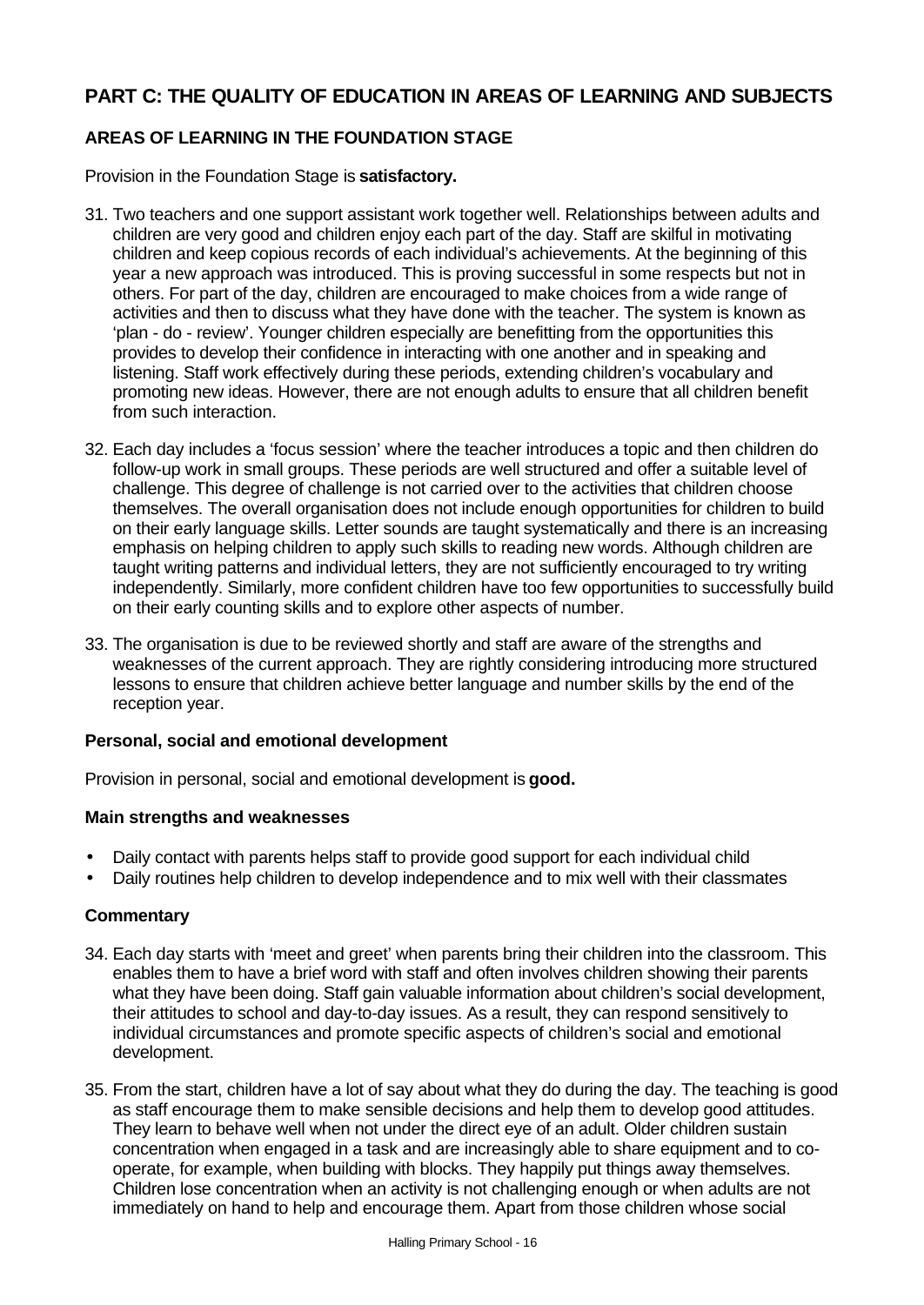development is significantly immature, most are on course to reach the level of development expected by the end of the reception year.

# **Communication, language and literacy**

Provision in communication, language and literacy is **unsatisfactory.**

### **Main strengths and weaknesses**

- Lack of emphasis on the teaching of reading and writing means that children are not achieving well enough
- Teachers plan good opportunities for the development of children's speaking and listening skills

# **Commentary**

- 36. Each week children are introduced to a new letter sound. Frequent practice in saying the sound, scribing the letter in the air, together with associated hand and body movements helps them to learn. Adults frequently read books to children and help them to develop a love of stories but reading activities are not high on the agenda. For example, when children choose their own activities few choose to read. Early writing skills are taught effectively through 'write dance' where children learn the patterns used in joined script. However, not enough time is spent in helping them to build up their writing skills systematically. This lack of structure means that children are not making the headway they should. This is a weakness in the otherwise satisfactory teaching.
- 37. Before embarking on their chosen activities children discuss them with the teachers and support assistant in small groups. Afterwards they meet again to review what they have done. These discussions provide daily opportunities for them to practise speaking formally, to listen to others and to take turns in speaking. They are generally effective but, in order for children to gain more from the discussions, more emphasis needs to be given to what they have learned from the activities rather than simply on what they have done. By the end of the reception year most children are speaking and listening at the expected levels but their overall attainment in language and literacy is below that expected.

# **Mathematical development**

Provision in mathematical development is **satisfactory.**

# **Main strengths and weaknesses**

- Counting skills are taught well but not sufficiently built on to deepen children's understanding of number
- A good range of activities helps to develop children's understanding of shape and size

# **Commentary**

38. The teaching is satisfactory. Staff regularly show children how mathematics occurs in everyday events like birthdays and registrations. Children count the number present and calculate in their heads how many children are absent. They use number lines, counters, dice and matching games to learn how numbers are ordered for counting. Each day, they are asked to spot the mistakes on a 1 to 10 number line and they delight in pointing them out. Most can identify one more or one less than numbers between 1 and 10. That said, some children, particularly in the older class, are capable of learning more. They learn numbers from 10 to 20 but there is little evidence of children using pencil and paper in mathematics or of them beginning to explore addition and subtraction.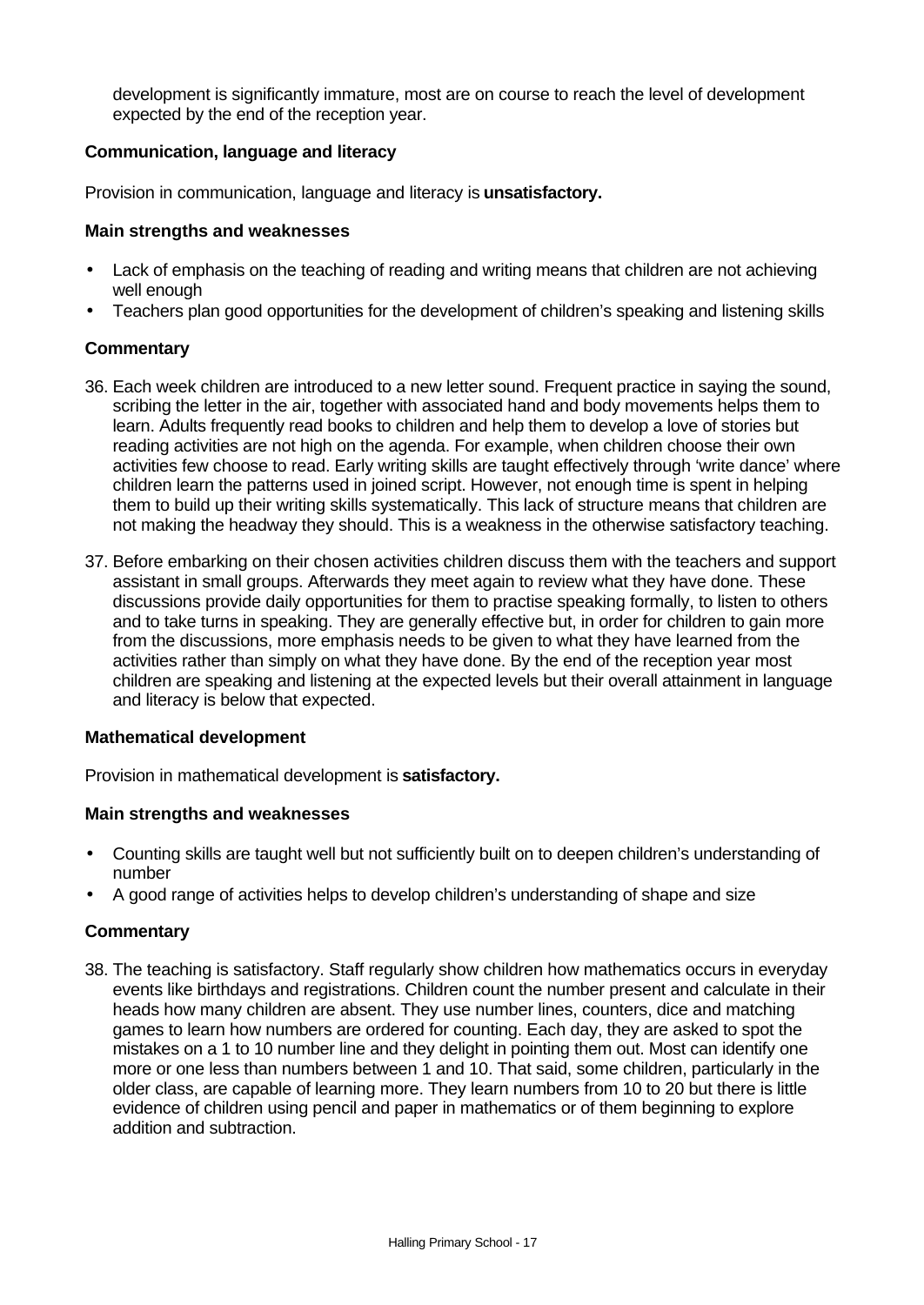39. During independent activities, resources such as sand and water trays, building blocks and construction kits support children's understanding of shape. Adults encourage the use of vocabulary such as *smaller* and *tallest,* and suggest suitable tasks such as building progressively bigger sand castles. Because there are so many activities going on at the same time and only three adults available to interact with the children, such valuable conversations are spread thinly. As a result, some children who are capable of more are not sufficiently challenged. Although most children are on course to reach the levels expected in mathematical development by the end of reception, expectations should be higher.

# **Knowledge and understanding of the world**

Provision in knowledge and understanding of the world is **good.**

#### **Main strengths and weaknesses**

- A wide range of interesting activities expands children's experiences
- Teachers make good use of computers

# **Commentary**

- 40. Although it was not possible to judge children's level of attainment in this area, teachers' planning shows a systematic approach. For example, recent work was centred on plants. Children looked at various fruits and discussed where they were grown. They found Africa on a globe and discussed the weather and how this affected where different fruits grow. They looked closely at seeds and were introduced to the parts of a plant. A 'garden centre' was set up and children tended potted plants and pretended to water the flowers on sale. During the inspection, children looked carefully at tadpoles in an aquarium, recording their stages of development into frogs. They completed diagrammatic life cycles. Such activities develop early scientific skills of observation and recording and provide a good basis for subsequent work.
- 41. Children regularly work on computers both in the computer suite and in the classrooms. They confidently handle the mouse to select items and move them about on screen. Tasks are usually related to current work, for example, children produced pictures of flowers using a painting programme employing a good range of on-screen tools, such as the 'spray can'. They confidently program a floor robot to move forwards, tapping in commands in the correct sequence. The teaching is good in this area of learning.

# **Physical and creative development**

42. It was not possible to evaluate overall provision, the quality of teaching or achievement in these areas of learning but planning indicates that children have adequate opportunities to take part in physical and creative activities. The outdoor area has a soft surface and recently has been partly covered allowing all-weather use. It is equipped with a good range of pedalled vehicles and plans are in hand to provide climbing apparatus. The hall is used weekly for physical activities. Children frequently use pencils, pens, crayons and scissors and they make models from everyday materials. Such activities provide good opportunities for them to develop the manipulative skills which many lack as they start school. Role-play areas stimulate the creative use of language as children 'search for animals in the jungle' or 'serve customers in the garden centre'. They have frequent opportunities to explore colour, texture and shape through painting and modelling, and are beginning to build a repertoire of songs.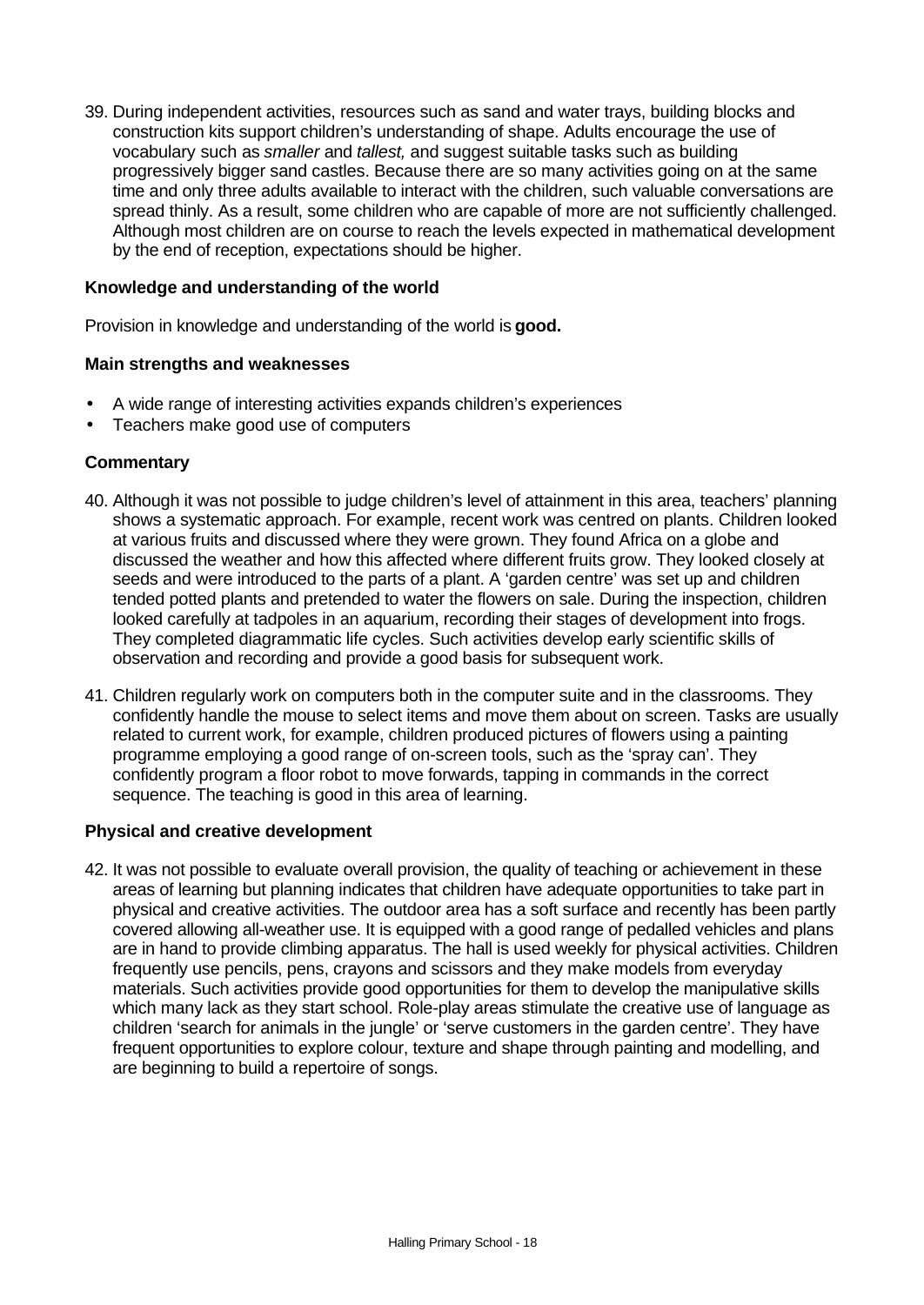# **SUBJECTS IN KEY STAGES 1 AND 2**

#### **ENGLISH**

Provision in English is **good.**

- Very careful assessment helps teachers to pitch work at the right level
- The drive to improve writing standards and to engage the interest of boys is successful
- Drama is used well
- Well-trained teaching assistants provide very good support, particularly for children with special educational needs
- Children present work with care
- 43. Children achieve well. From a low starting point as they enter year 1, children are making good progress but standards are still below average by the end of year 2. Only two-thirds of the children are on course to reach the expected standards and very few are likely to exceed them. Children increasingly tackle new words with confidence because letter sounds are well taught. Through a good range of tasks, written work is also improving. However, there is much ground to catch up. Children are continuing to achieve well in years 3 to 6 and are reaching average standards. By year 6 most read at the expected levels. Children adopt a suitable writing style for different purposes, such as a newspaper article or a persuasive argument. Handwriting is well formed and children take care in presenting their work. About a quarter of the children in year 6 are achieving above average standards in reading and writing, reading a wide range of books and producing very lively stories and poems. Children's skills in speaking and listening are broadly as expected but opportunities for them to extend such skills are limited. Overall standards in English are improving as a result of consistently good teaching which motivates children to try hard.
- 44. The subject is well led and staff work well as a team with a constant drive to raise standards. For example, through detailed analysis of performance over time, the school identified a particular need to raise standards in boys' writing. A range of good strategies has started to engage boys and generate enthusiasm and interest. Very good use of drama brings challenge to writing tasks, such as planning a murder mystery story in years 5 and 6, or acting out the characters in a story about *Mr Wolf* to generate ideas about a range of different story endings in year 2.
- 45. The quality of teaching is good overall, with some very good features. Very good use of questioning extends children's thinking skills and teachers seize opportunities to elaborate on the meaning of new vocabulary. Very good assessment procedures allow teachers to carefully adapt work to meet the different learning needs of children in each class. Marking is helpful and positive. It identifies what children have done well and what they need to do to improve. Children are successfully encouraged to reflect on and evaluate their own work in 'thought bubbles', as in this typical example.



46. Classroom assistants take a full part in lessons to provide additional support for learning and especially for children with special educational needs. They are well trained to lead intensive small group sessions. Staff encourage high standards of presentation and children take evident pride in their written work. Neat, joined handwriting is taught regularly and children frequently draft and edit their work.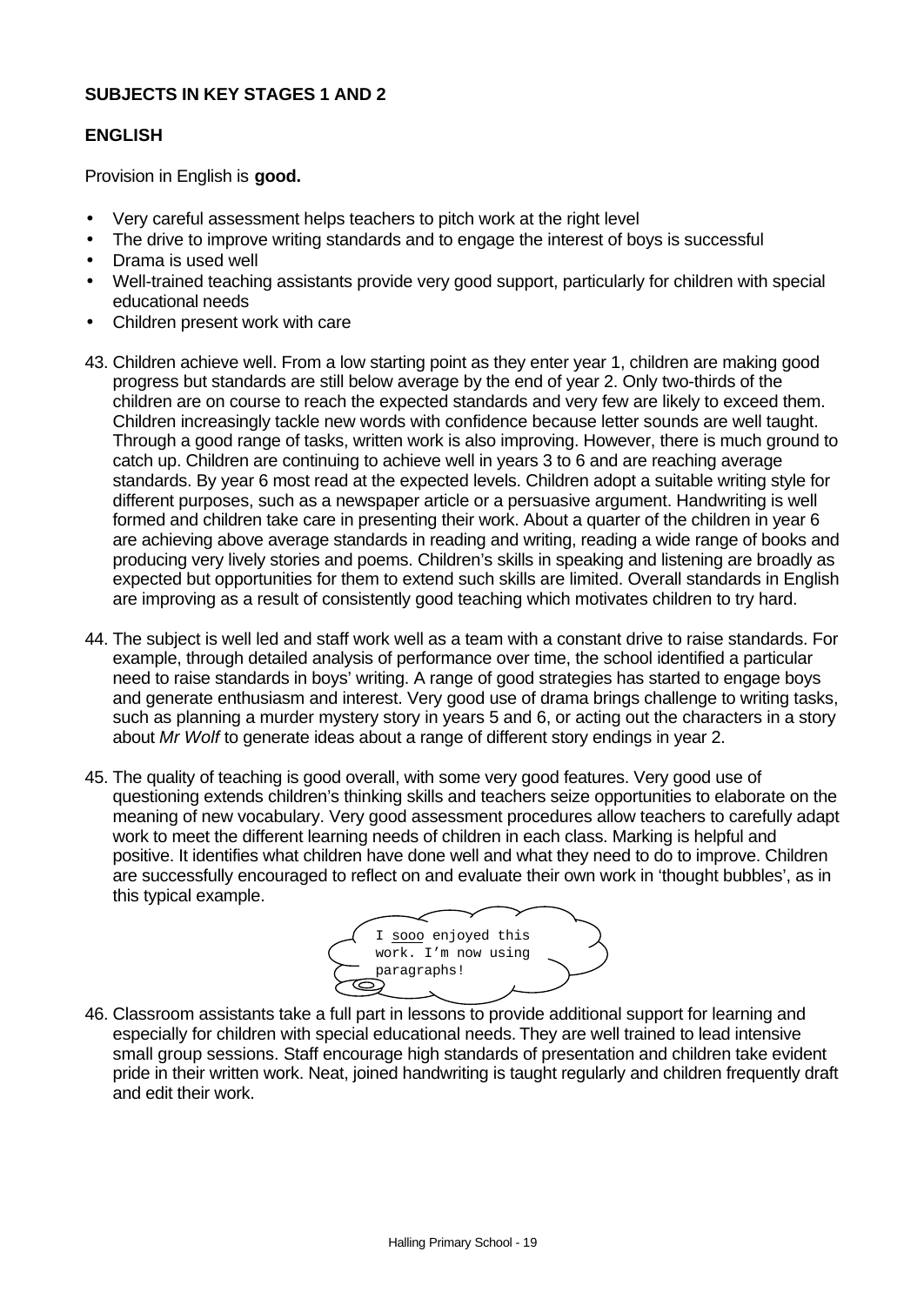# **Literacy across the curriculum**

47. Good links are made with other subjects such as history, science and ICT. Children undertake writing and research tasks which help them to develop a range of styles. They learn to write persuasively, present different points of view and to write factual accounts. Using computers, they learn how to edit work, mix text and pictures and to use automatic functions such as spellcheckers. There is room for such activities to be extended into other subjects.

# **MATHEMATICS**

Provision in mathematics is **good.**

#### **Main strengths and weaknesss**

- Strong leadership and good teaching help children to progress well and enjoy mathematics
- Careful analysis of results allows teachers to support weaker areas of the curriculum
- The use of ICT provides very good support for learning basic skills
- Children who find learning difficult receive very good support from teaching assistants and the more able are well challenged.

#### **Commentary**

- 48. Children in year 2 are making good progress and attaining average standards. Children can put numbers from 1 to 100 in the correct sequence, they know about odd and even numbers and carry out simple addition. Their confidence in using large numbers is steadily increasing and they can identify the properties of two- and three-dimensional shapes. By the end of year 6, attainment is above average. Children have good knowledge of number, for example, they can round decimal fractions to the nearest hundredth. They use their knowledge of mathematics well when looking for patterns and sequences or investigating how shapes transform when their coordinates are changed. Children have a good grasp of the relationship between fractions, decimals and percentages. Teachers' good grasp of the subject enables them to question children effectively which helps them to share and explain their mathematical thinking. Resources are used effectively to illustrate and clarify numeracy processes, especially during the introductory part of the lesson. All children are using a computerised scheme as part of a personalised learning system. This enables them to consolidate basic mathematics skills in an enjoyable way and is having a good impact on their learning.
- 49. The subject is well managed. Children who find learning difficult are given good support through a variety of additional learning opportunities and teaching assistants are well trained to provide valuable support. There is a mathematics club for the older pupils and this provides challenge for the higher achieving pupils and extends their learning. The school uses information from test results well to identify gaps in children's knowledge and understanding. They re-visit weak areas or change tack in order to give children a chance to catch up. In response to very helpful marking, children frequently write comments about how well they have understood new ideas. This helps teachers to determine whether to cover the ground again or to move on. Standards have been maintained since the previous inspection and the school has made good progress in the use of ICT to support learning in the subject.

### **Numeracy across the curriculum**

50. There are good opportunities for pupils to develop numeracy skills. In science, their measuring skills are called upon. The use of scales and distance measurement in geography enable children to use and extend their numeracy skills. Work in design and technology provides plenty of practice for them to apply their measuring skills in order to refine their complicated constructions.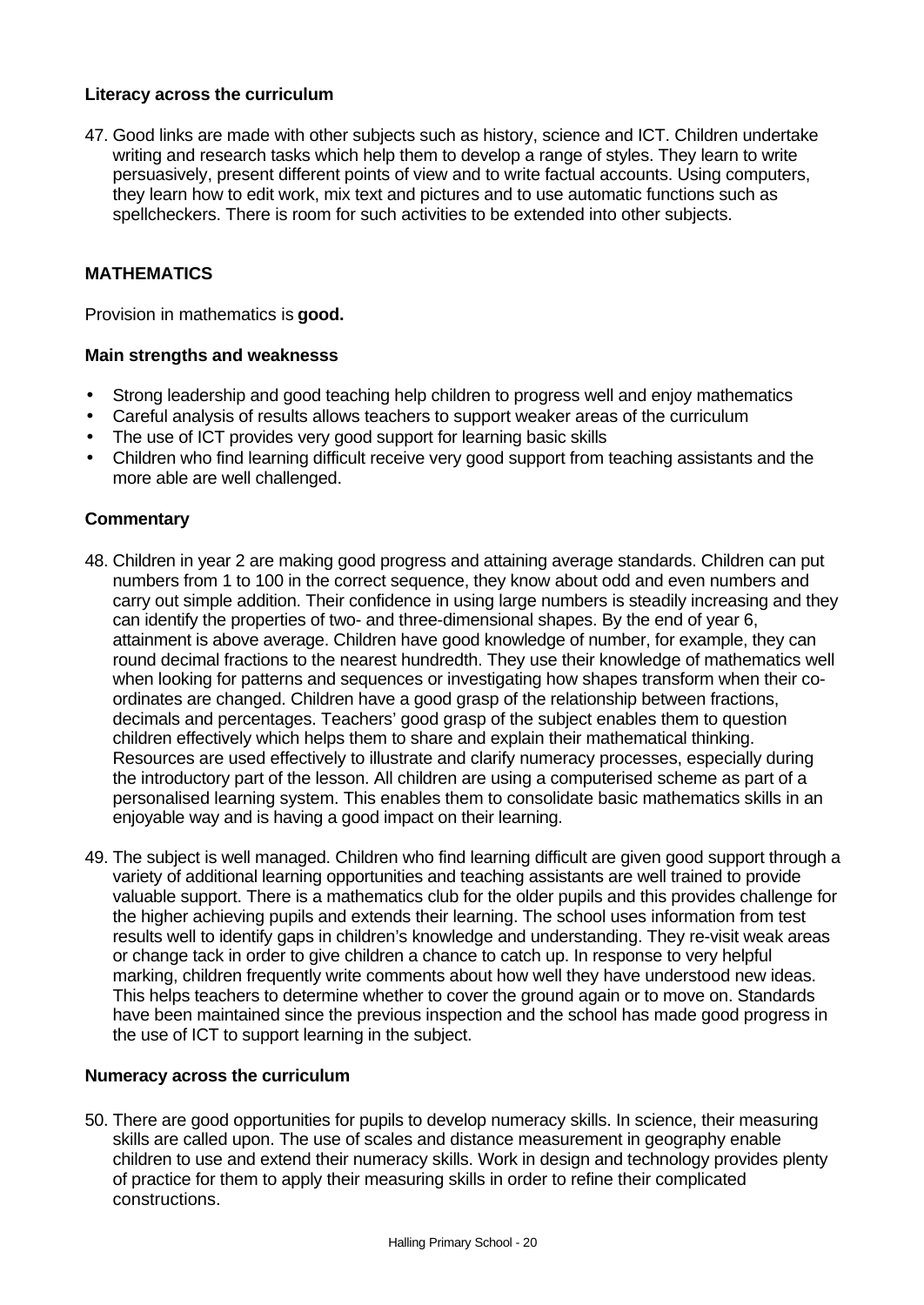# **SCIENCE**

Provision in science is **good**

# **Main strengths and weaknesses**

- An emphasis on practical work helps children's understanding of scientific ideas
- Teachers can explain things clearly because they know the subject well
- There are good links with language, mathematics and ICT

# **Commentary**

- 51. Good leadership and management have helped to raise achievement. Careful analysis of assessment information enabled the co-ordinator to spot gaps in children's knowledge. As a result, more attention is now given to investigative work and is paying off. This was exemplified during an excellent lesson taught by the co-ordinator, when children in years 3 and 4 were thoroughly absorbed separating mixtures using sieves, magnets, colanders and water. In a very good year 6 lesson, eight extremely well chosen practical activities helped children to revise a whole range of previous work. They closely observed and carefully recorded the results of experiments. They had a good understanding of forces – for example, how the shape of the bow affects the speed of a toy boat. It was clear that children understood that light travels in straight lines as they directed a beam of light through a series of mirrors set at different angles. Very effective support from classroom assistants helps such practical work to run smoothly. For example, the year 2 class was split into two when investigating how materials changed when heated. This allowed experiments to be carried out safely, with all children involved. Children understood that some changes are reversible and others not. Although attainment is not as high as at the last inspection, very good teaching is helping children to achieve well through the school. Following a recent dip, standards in year 2 and year 6 are now average and improving.
- 52. A strong feature of the teaching is the skilful use of questioning. This draws on children's existing knowledge and understanding and helps them to move forward. Because they are confident in science, teachers are able to pose tricky questions and to sustain a good level of challenge during explanations and discussions. They mark work well, suggesting improvements and prompting further thought and enquiry. In response, children often add their own comments, showing a mature approach to learning.
- 53. Teachers introduce the correct scientific vocabulary and successfully encourage children to use it during lessons and in their written work. Children are taught how to write-up investigations in an appropriately technical style and learn how to use bullet points and charts to record their findings. They take a pride in their work and present it well. Mathematical skills are drawn on when children accurately measure time with stopwatches and carefully read scales when weighing and measuring. Graphs are used frequently and children learn how to use them to predict relationships – for example, the correlation between the weight of objects in air and their weight when submerged in water. Computers, including Internet research, play a strong part in children's learning. They use sensors to log changes in temperature, light and sound, and employ a computer microscope to examine minute objects, such as the leg of a bee.

# **INFORMATION AND COMMUNICATION TECHNOLOGY (ICT)**

Provision for Information and communication technology is **good.**

# **Main strengths and weaknesses**

• Good management has led to improved resources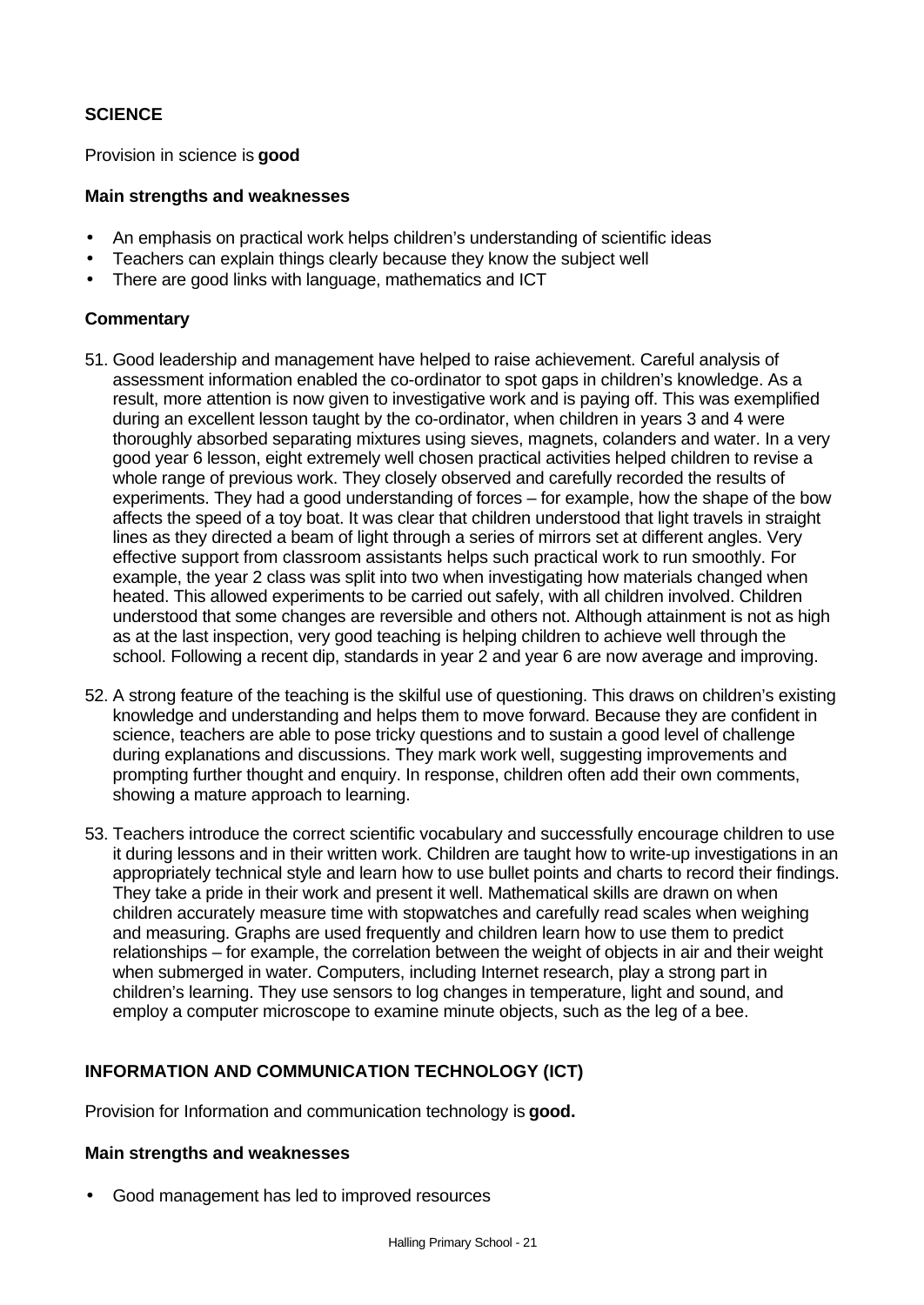- ICT is used well in other subjects
- Assessment is not yet established

# **Commentary**

- 54. Driven by good leadership and management, standards in ICT have improved since the previous inspection. By year 2, children develop satisfactory skills and are becoming independent users of ICT. Confidently using the computer mouse to select on-screen tools, they use a painting program to explore the work of Matisse and produce their own pictures in the same style. Children have satisfactory word-processing skills and a reasonable grasp of early graph work, such as creating bar charts showing the range and frequency of eye colours in their class. Standards in year 6 are above average. Children work well independently and achieve well. They are skilled at finding information on the Internet and incorporating text and pictures from this source into computer presentations. Children used a good range of techniques to produced lively 'newspaper' accounts of World War 2.
- 55. There has been good improvement in both hardware and software since the previous inspection and, with good teaching throughout the school, children learn effectively. The whole school makes use of a computerised mathematics scheme which allows children to work individually at their own pace and level. As well as enhancing mathematics skills, this enables children to develop good working skills at the computers. Good use is made of the computer microscope in science. Digital cameras and scanners record school activities and provide illustrations for mock-up newspapers.
- 56. Teachers have developed good knowledge and understanding of how ICT can be used in all subjects. There are good examples of the use of databases throughout the school, providing very good links with mathematics. Year 6 pupils were developing multimedia presentations on a variety of countries where information had been obtained from the Internet. The use of ICT to support literacy is strong. Teachers use resources effectively and with confidence. The teaching assistants took part in the recent national training scheme and they provide valuable additional support during lessons.
- 57. The school is aware that more systematic assessment is needed in order to plan challenging activities that match children's needs more closely. Plans are in hand to address this.

# **Information and communication technology across the curriculum**

58. Teachers use ICT well to support learning in other subjects. Particularly good use of computers is made in design and technology, where children control the movement of their toy fairground rides using sensors and switches. In science, children log changes in temperature and light using sensors and they use a computer microscope to produce enlarged images on screen – for example, the fine detail of a leaf.

# **HUMANITIES**

- 59. No lessons were seen in history because it is taught in alternate blocks with geography. It was therefore not possible to evaluate provision or to judge children's achievement. One lesson was observed in geography and children's work in history and geography was scrutinised.
- 60. Standards in **geography** are above those expected in geography in year 2 and year 6. In the year 6 lesson, children were using ordnance survey maps to learn about physical features, scale and four-figure map references. Having been introduced to the key and how to calculate distances, they were given a work sheet with a variety of tasks. These included the calculation of distances by using a length of cotton and the identification of physical features from a given map reference. They made good progress and demonstrated good mapping skills. Analysis of a sample of children's work from all classes indicates that children have a wide range of opportunities to study **history**. They reach the expected standards by year 2 and exceed them by year 6.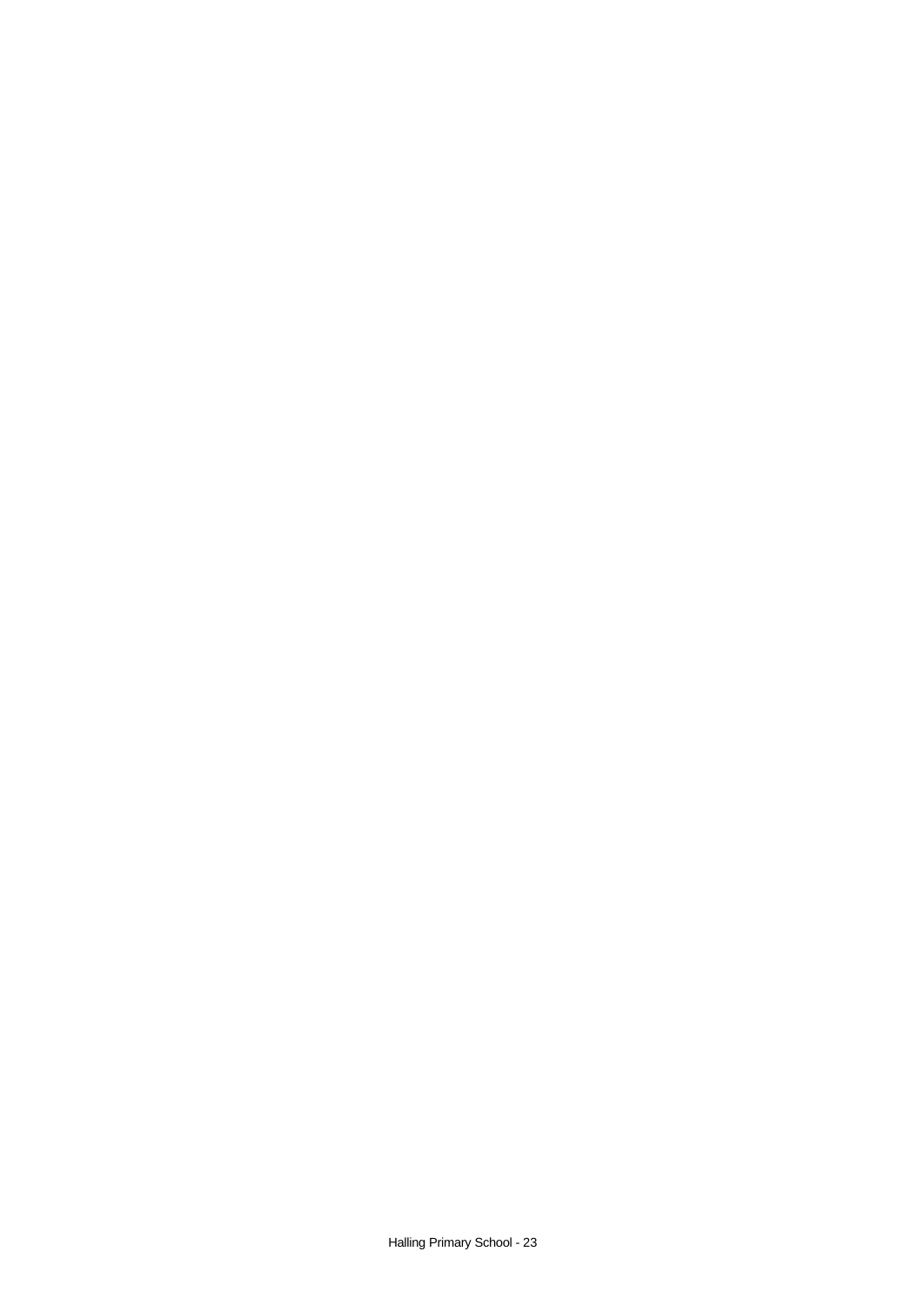# **Religious education**

Provision in religious education is **satisfactory.**

# **Main strengths and weaknesses**

- Valuable classroom experiences help children to learn about major world faiths
- First hand experience, through visits and visitors, is limited

# **Commentary**

- 61. Practical activities feature in many lessons. For example, children in years 1 and 2 learn about the Jewish celebration of Shabbat through preparing a special meal together with their teacher. As part of their study of Christianity children make a visit to the local church to investigate special features specific to the Christian faith, such as the font and the cross. Children in years 5 and 6 enjoy acting out a range of creation stories from a number of different religious and cultural traditions and in their written accounts start to show sensitive respect for different viewpoints and beliefs.
- 62. Although the school has established good links with the local church there are insufficient links with other world religions, through for example, visitors to school, Internet links with children in other schools, or visits to a range of places of worship.
- 63. The scrutiny of children's work shows that they are making steady progress and reaching the standards expected. No judgement on the quality of teaching was possible because only one lesson was seen, but planning indicates that all aspects of the subject are taught systematically through the school.

# **CREATIVE, AESTHETIC, PRACTICAL AND PHYSICAL SUBJECTS**

- 64. It was not possible to fully evaluate provision in art and design, design and technology, music or physical education.
- 65. Work in children's books and on display showed that standards are good in **art and design,** an improvement since the last inspection. Children are enthusiastic and make good progress. Year 1 and 2 children undertake lively observational drawings showing an increasing awareness of line, texture and form, and year 6 pupils make beautiful and carefully crafted clay models of animals, richly decorated in the style of aboriginal art. Children undertake a varied range of art activities, including three-dimensional work, computer generated images and critical appreciation of the work of other artists from a range of cultural traditions. Displays and sketchbooks are of good quality.
- 66. Learning was enlivened through whole school participation in a recent event organised in collaboration with the National Portrait Gallery. Children studied a painting by Canaletto, and undertook a wide range of art activities linked to this during a recent art week. They spoke enthusiastically about this event and photographic evidence revealed lively art work.
- 67. Children progress well in **design and technology** and reach average standards by year 2. They continue to make good progress and, although standards are broadly as expected by year 6, children's construction skills have improved since the last inspection and are now very good. Recent work on fairground models was taken to an advanced level with very good links with science and computer programming. Children's planning for such projects is detailed, but there is scope to develop fuller critical evaluation and modification of initial planning in recorded work. Children are keen to discuss their work, and enjoy a good range of activities through the school.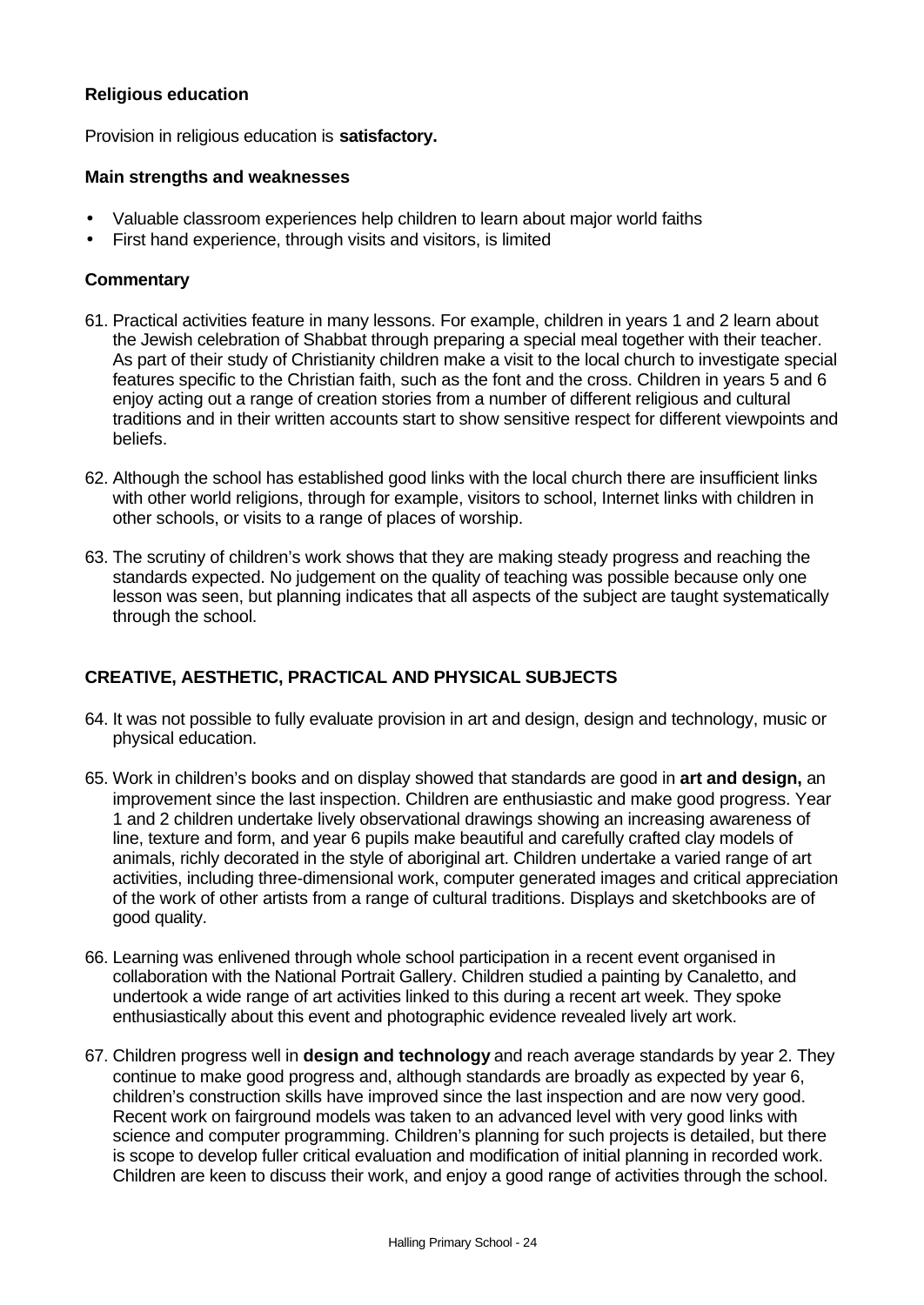For example, year 2 learn how to make and test joins and to construct puppets, and children in year 3 enthusiastically design and make strong paper bags for holding potatoes.

- 68. It was not possible to judge standards in **music**. Children's singing during an assembly and a hymn practice varied in quality. When they were conducted well during hymn practice they sang tunefully and expressively, but left to their own devices in the assembly there was little enthusiasm and some inappropriate shouting. The school offers a good range of instrumental tuition and those involved in learning brass and woodwind instruments are keen to learn.
- 69. No lessons were seen in **physical education.** Children enjoy a good range of games and sports, Korfball being particularly popular with both boys and girls. The take-up of extra-curricular sporting activities is good and children take part in competitive tournaments with local schools.

# **PERSONAL, SOCIAL AND HEALTH EDUCATION AND CITIZENSHIP**

70. It was not possible to judge overall provision as only one session was seen. The school does not teach personal, social and health education as a timetabled subject but relies on staff to cover these areas through other subjects or to make time for it as needed. This makes it difficult for the school to know which topics staff are covering and in what depth. The lesson seen was very good. From a simple starting point - a picture book entitled 'A Life Like Mine' - the teacher provoked a wide-ranging discussion on current affairs and global issues amongst an infant class. The newly formed school and class councils make a good contribution to children's understanding of citizenship and are proving to be a good forum for debate on areas for improvement in the school. Due attention is paid to drug and sex education.